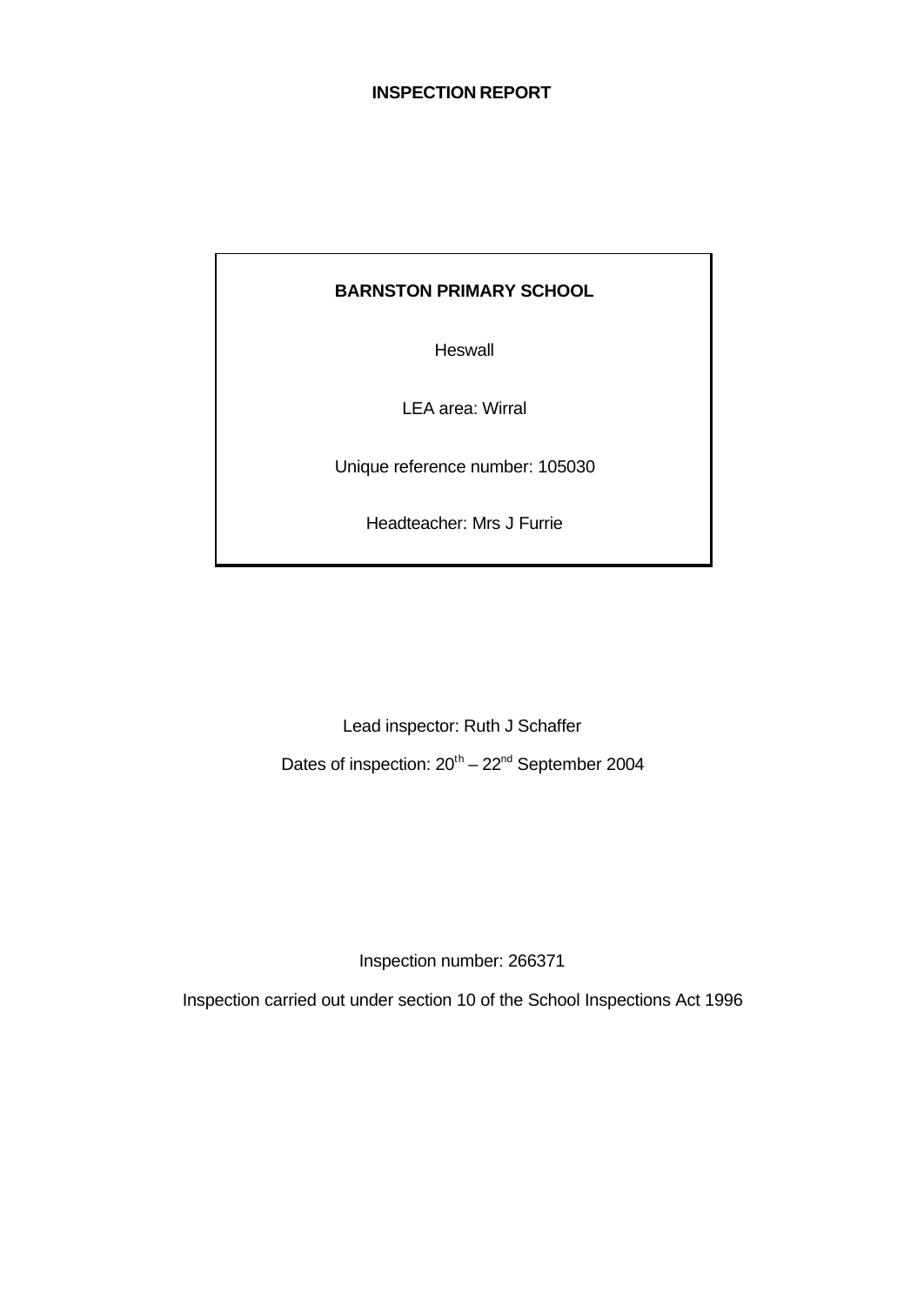#### © Crown copyright 2004

This report may be reproduced in whole or in part for non-commercial educational purposes, provided that all extracts quoted are reproduced verbatim without adaptation and on condition that the source and date thereof are stated.

Further copies of this report are obtainable from the school. Under the School Inspections Act 1996, the school must provide a copy of this report and/or its summary free of charge to certain categories of people. A charge not exceeding the full cost of reproduction may be made for any other copies supplied.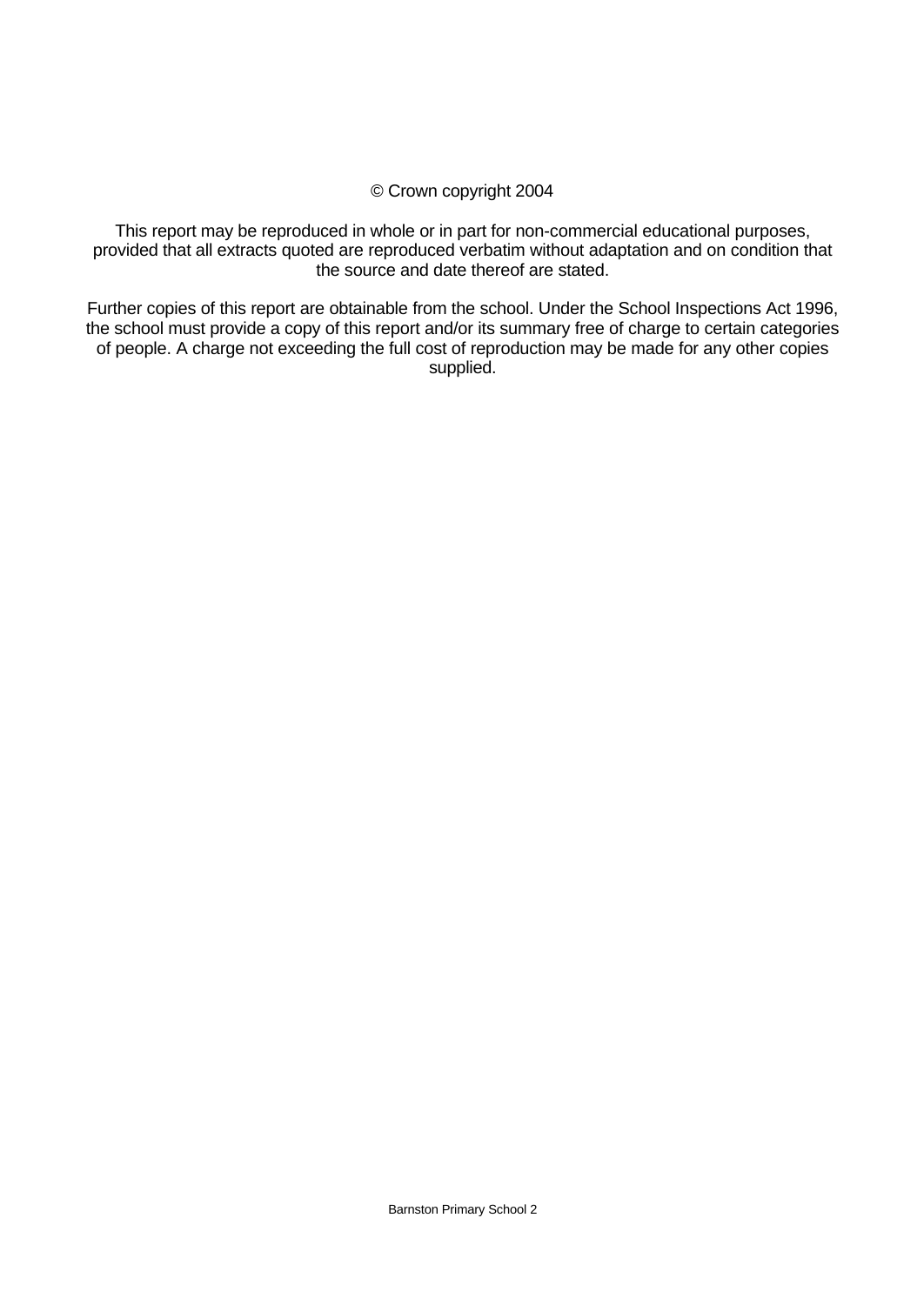# **INFORMATION ABOUT THE SCHOOL**

| Type of school:              | Primary                              |
|------------------------------|--------------------------------------|
| School category:             | Community                            |
| Age range of pupils:         | $4 - 11$ years                       |
| Gender of pupils:            | Mixed                                |
| Number on roll:              | 309                                  |
| School address:              | Sandham Grove<br>Heswall             |
| Postcode:                    | <b>Wirral Merseyside</b><br>CH60 1XW |
| Telephone number:            | 0151 3425229                         |
| Fax number:                  | 0151 3429598                         |
| Appropriate authority:       | Governing Body                       |
| Name of chair of governors:  | Anne Edwards                         |
| Date of previous inspection: | 16 <sup>th</sup> November 1998       |

## **CHARACTERISTICS OF THE SCHOOL**

Barnston Primary School is bigger than other primary schools. Except for the Reception Year all classes contain two year groups in relatively equal numbers, to accommodate the uneven in-take on admission to Year 1. Pupils remain for two years with one teacher. At the end of two years the class groups are rearranged as a means of improving pupils' social development. Currently there are just under three per cent of pupils who are in receipt of free school meals. This is below the national average. The proportion of pupils who have special educational needs is well below the national average and the proportion of those with a statement of special need is below average. The nature of these pupils' needs is mainly moderate learning difficulties but those with more marked needs have conditions such as autism or dyspraxia. Most pupils are of white United Kingdom heritage. There is a small percentage of pupils from mixed heritages and less than one per cent who speak English in addition to their home language. All are fluent English speakers. The socio-economic circumstances of the school is favourable. The attainment of pupils on entry to the school is above average. The school has received an award as a Health Promoting School in 2003.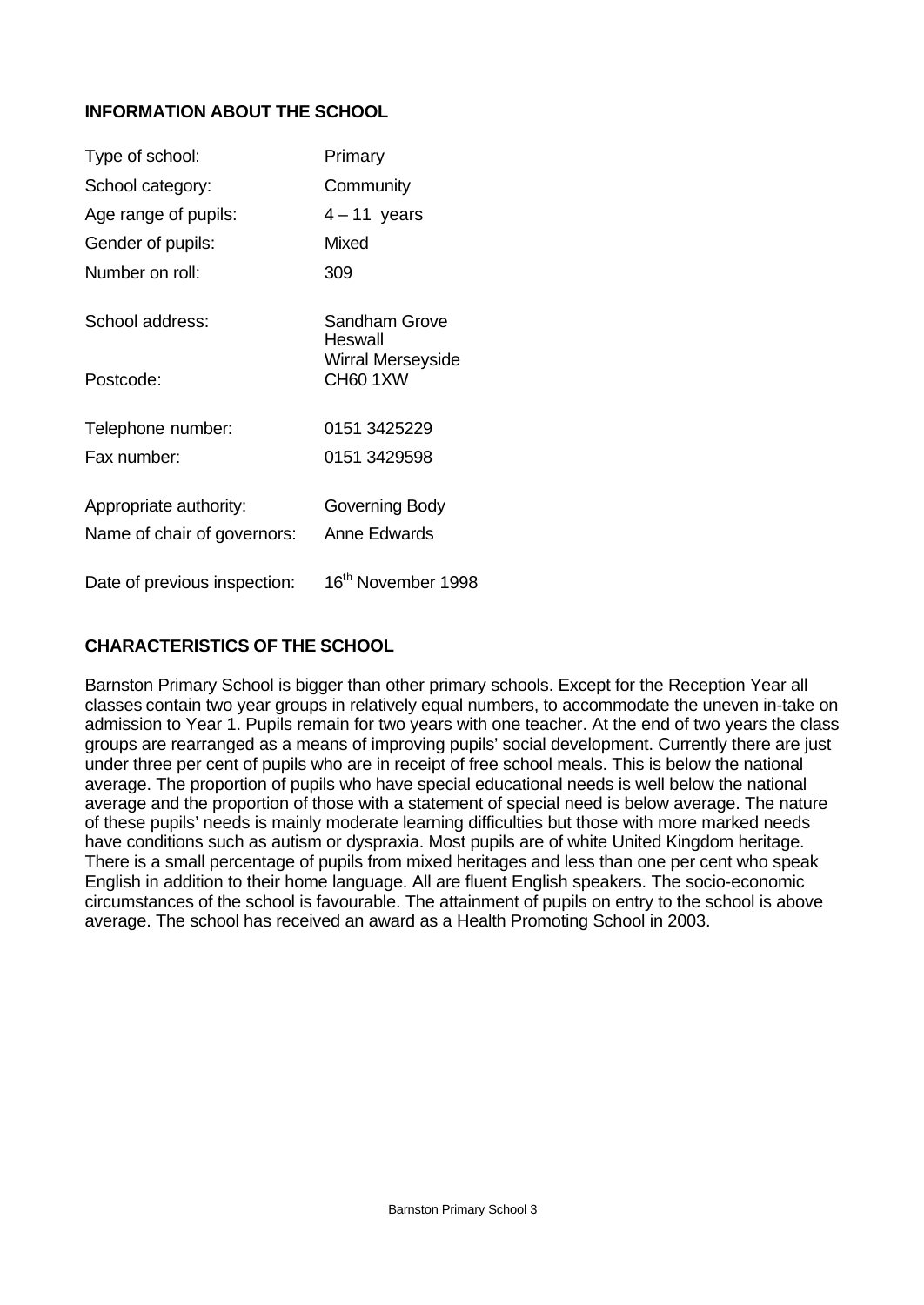#### **INFORMATION ABOUT THE INSPECTION TEAM**

|       | Members of the inspection team |                | <b>Subject responsibilities</b>                                                                          |
|-------|--------------------------------|----------------|----------------------------------------------------------------------------------------------------------|
| 23698 | Ruth J Schaffer                | Lead inspector | English<br>Geography                                                                                     |
|       |                                |                | History<br>Religious education<br>Special educational needs                                              |
|       |                                |                | English as an additional language                                                                        |
| 8922  | <b>Brenda McIntosh</b>         | Lay inspector  |                                                                                                          |
| 11807 | Keith Bardon                   | Team inspector | <b>Mathematics</b><br>Science<br>Information and communication<br>technology                             |
| 17877 | Christine Ingham               | Team inspector | <b>Foundation Stage</b><br>Art and design<br>Design and technology<br><b>Music</b><br>Physical education |

The inspection contractor was:

Independent School Inspection Services (ISIS) 3, Harrowby Road West Park LEEDS LS16 5HN

Any concerns or complaints about the inspection or the report should be made initially to the inspection contractor. The procedures are set out in the leaflet *'Complaining about Ofsted Inspections'*, which is available from Ofsted Publications Centre (telephone 07002 637833) or Ofsted's website (www.ofsted.gov.uk).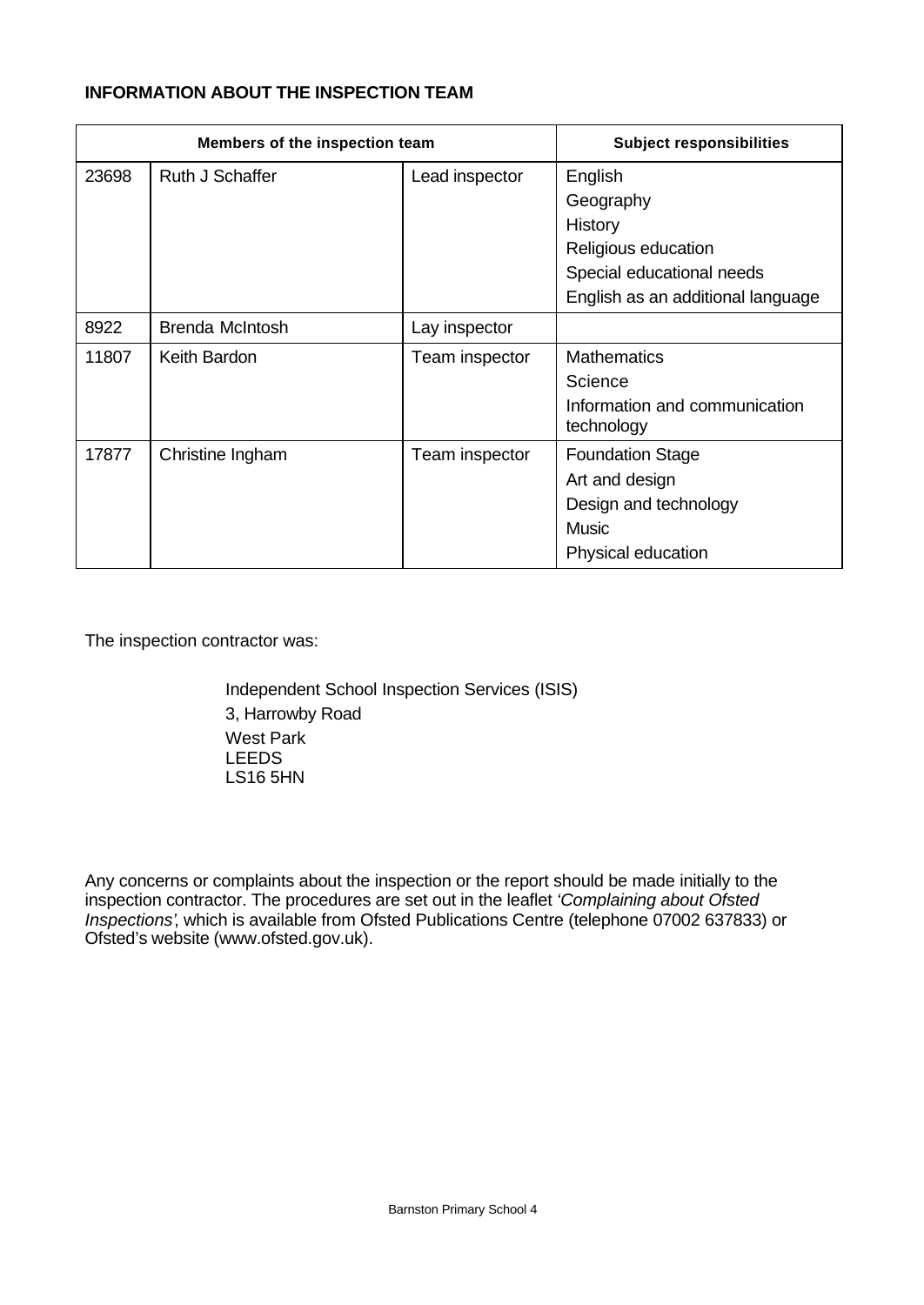## **REPORT CONTENTS**

|                                                                                                                                    | Page         |
|------------------------------------------------------------------------------------------------------------------------------------|--------------|
| <b>PART A: SUMMARY OF THE REPORT</b>                                                                                               | n            |
| <b>PART B: COMMENTARY ON THE MAIN INSPECTION FINDINGS</b>                                                                          |              |
| <b>STANDARDS ACHIEVED BY PUPILS</b>                                                                                                | $\mathbf{I}$ |
| Standards achieved in areas of learning and subjects                                                                               |              |
| Pupils' attitudes, values and other personal qualities (ethos)                                                                     |              |
| <b>QUALITY OF EDUCATION PROVIDED BY THE SCHOOL</b>                                                                                 | $\mathsf{I}$ |
| Teaching and learning<br>The curriculum<br>Care, guidance and support<br>Partnership with parents, other schools and the community |              |
| <b>LEADERSHIP AND MANAGEMENT</b>                                                                                                   | $\mathbf{I}$ |
| <b>OTHER SPECIFIED FEATURES</b>                                                                                                    | $\mathbf{I}$ |
| PART C: THE QUALITY OF EDUCATION IN AREAS OF LEARNING AND<br><b>SUBJECTS</b>                                                       | $\mathbf{I}$ |
| <b>AREAS OF LEARNING IN THE FOUNDATION STAGE</b>                                                                                   |              |
| <b>SUBJECTS IN KEY STAGES 1 AND 2</b>                                                                                              |              |
| <b>PART D: SUMMARY OF THE MAIN INSPECTION JUDGEMENTS</b>                                                                           | []           |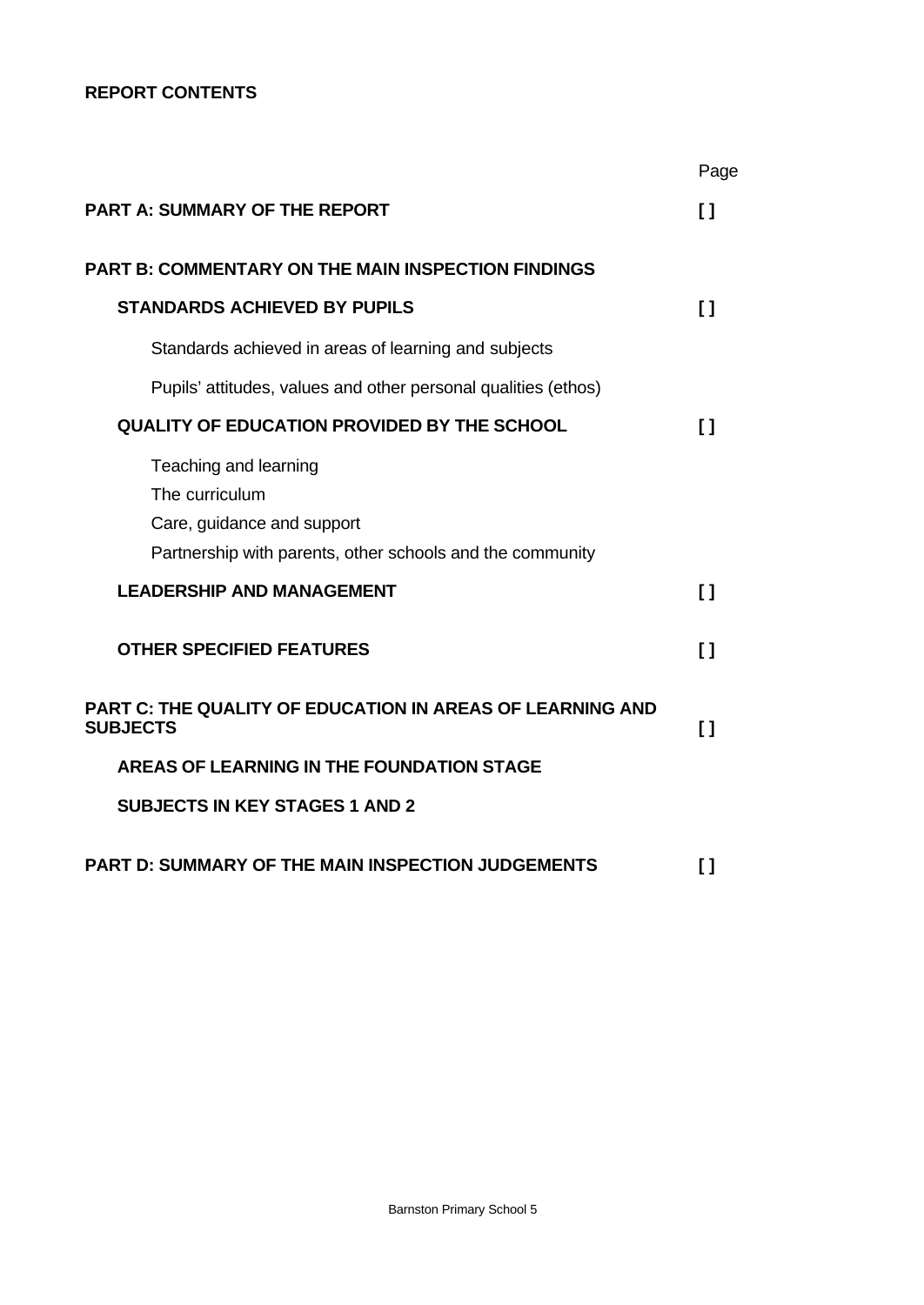# **PART A: SUMMARY OF THE REPORT**

## **OVERALL EVALUATION**

**The school provides a sound education**. Pupils attain standards that are well above average in English and above average in mathematics and science. The quality of teaching is sound. It is very good in the Foundation Stage and children's achievement in the Foundation Stage and in Years 1 and 2 is good. Pupils' achievement in Years 3 to 6 is satisfactory. The headteacher and governors provide satisfactory leadership and management and the value for money is sound.

The school's main strengths and weaknesses

- Pupils' performance in national tests at the end of Years 2 and 6 is well above average.
- In the Foundation Stage teaching is very good and children make a very good start to their education.
- Information and communication technology (ICT) is taught well so that pupils attain above average standards and their achievement is good.
- Pupils enjoy the interesting range of extra activities that is provided both in and out of school time.
- Lessons are not always planned well enough in Years 3 to 6 to ensure that work is closely matched to pupils' level of attainment and interests, and in these lessons pupils do not achieve well enough.
- The school is not fully effective in evaluating its work and taking action to secure improvement.
- Not all staff implement the school's behaviour policy effectively in their work.

There has been satisfactory improvement since the previous inspection. High standards have been maintained. The issues identified in ICT, in religious education, and special educational needs have been remedied. However, there has not been enough improvement in the use of assessment in all three areas. The headteacher has led the governors well in a drive to improve the accommodation.

| <b>Results in National</b><br>Curriculum tests at the end |       | similar schools |       |      |
|-----------------------------------------------------------|-------|-----------------|-------|------|
| of Year 6, compared with:                                 | 2002  | 2003            | 2004  | 2004 |
| English                                                   | $B^*$ |                 | $A^*$ |      |
| <b>Mathematics</b>                                        |       | ┌               |       |      |
| Science                                                   |       |                 |       |      |

#### **STANDARDS ACHIEVED**

*Key: A - well above average; B – above average; C – average; D – below average; E – well below average Similar schools are those whose pupils attained similarly at the end of Year 2.*

**Overall pupils achieve satisfactorily**. In the 2004 national tests for pupils at the end of Year 6, the school did particularly well in English and science with all pupils attaining the expected level in English and almost all in science. In English the school's results were in the top 5 per cent nationally. In mathematics standards are well above the national average but the school did not reach its expected target for mathematics although it exceeded it for English. In Year 6, pupils' current work is well above average in English and above average in mathematics and science. The difference in standards seen in the current year group does not mean that this group of pupils is going to attain below the level of previous years in national tests: the school has effective procedures for boosting pupils' attainment prior to tests and these are likely to raise standards to a similar level to those in 2004. Results in the national tests for pupils at the end of Year 2 in 2004 for reading, writing and mathematics were very high. Current standards in Year 2 are well above average in English and above average in mathematics and science. Pupils' achievement is good. Standards in ICT are above average in all year groups. Children start school with above average attainment. In their current work, children in the Foundation Stage are likely to exceed the level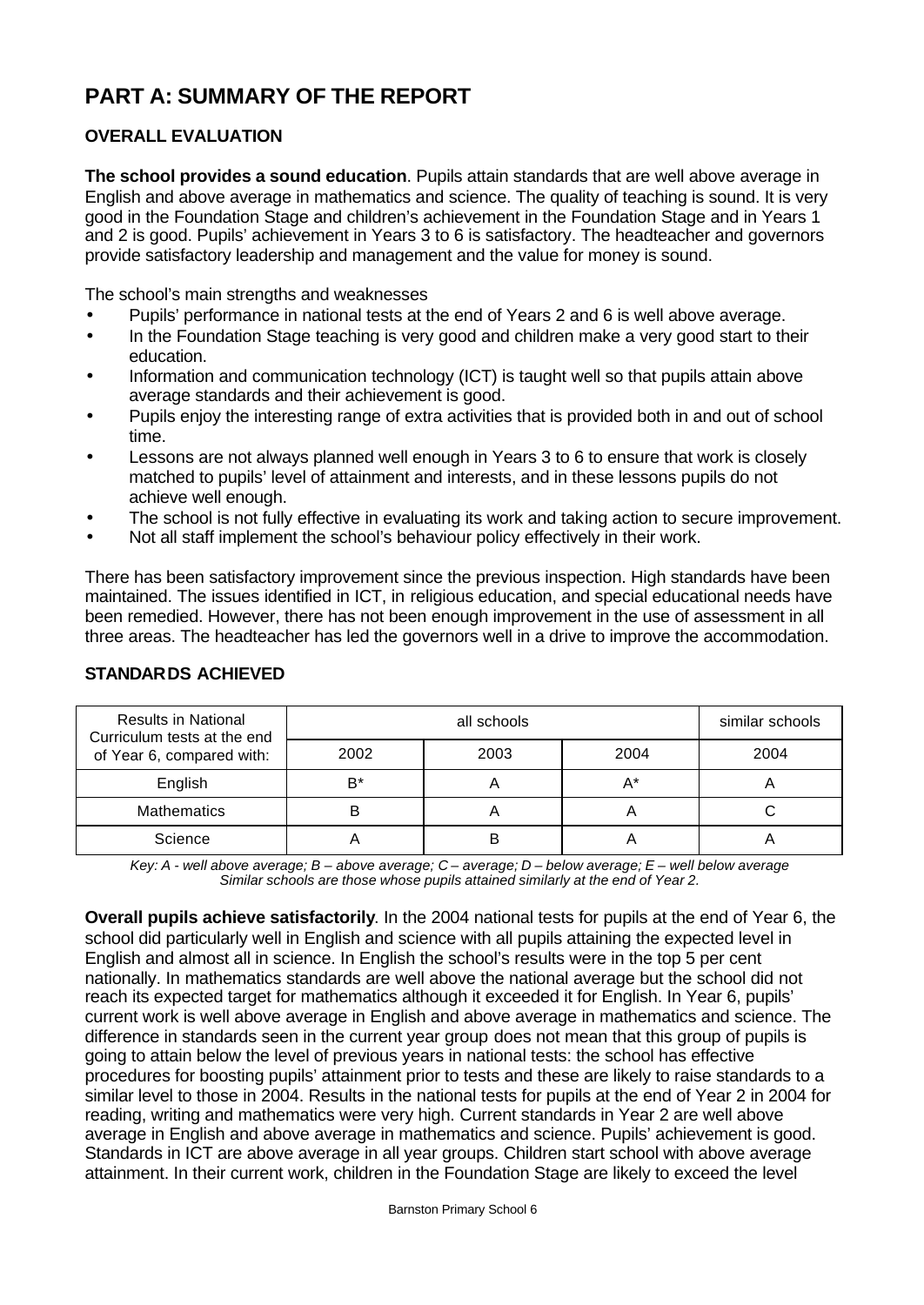expected of them by the end of the Reception Year. In Years 3 to 6, a close match of work to pupils' prior learning is sometimes missing and achievement in mathematical problem solving and investigative work in science is restricted. These factors make achievement in these year groups satisfactory rather than good as might be expected from their performance in tests. Pupils with special educational needs make satisfactory progress towards their individual targets.

## **Pupils' personal development, including their spiritual, moral, social and cultural**

**development, is satisfactory.** Pupils' attitude to school and to their learning is good. Although most pupils generally behave very well, there are occasions when pupils' are discourteous to teachers or to their peers and overall behaviour is satisfactory. Pupils' relationships with each other are good and pupils report almost no bullying or harassment in all age ranges. Attendance and punctuality are very good. There is good provision for social and cultural development and satisfactory provision for moral and spiritual development and **overall this aspect is satisfactory**.

### **QUALITY OF EDUCATION**

### **There is a sound quality of education.**

**Teaching is satisfactory overall.** Teaching and learning in the Foundation Stage are very good and on occasions excellent. Activities are stimulating, lively and very well planned. As a result, children learn quickly, building on their good skills and knowledge from home. In Years 1 to 6 teaching and learning are satisfactory. Pupils apply themselves very well to tasks and take pride in the presentation of their work because teachers expect this of them. In most classes, teachers establish warm relationships. However, on occasions when pupils become inattentive, inappropriate strategies are used which undermine adult and pupil relationships. In Years 1 and 2, some innovative teaching methods enliven lessons, but in Years 3 to 6, methods are sometimes pedestrian and do little to spark the imagination. In a few lessons in Years 3 to 6, work is not well matched to pupils' level of attainment – an outcome arising from the difficulty of planning for two age ranges in the same class. ICT is often used well to motivate pupils and develop learning across subjects, increasing the relevance to pupils' interests. Pupils with special educational needs are given good help in the short sessions when they are withdrawn from class but targets in their individual education plans are not always well chosen so as motivate them to try their hardest. The school provides a satisfactory curriculum overall. The extra opportunities the school provides, including lessons for modern foreign languages, extend the curriculum very well. Parental support makes a very good contribution to pupils' learning and the standards attained. Links with the community and other schools are good.

#### **LEADERSHIP AND MANAGEMENT**

**Overall the leadership and management of the school by the headteacher and governors are sound.** The headteacher, supported well by the deputy headteacher, has begun to introduce a process of school self-evaluation. This has identified areas in need of improvement and in some instances has resulted in good improvements. However, the process of monitoring the effectiveness of all school policies and aspects of school life is not accompanied by a sufficiently rigorous process of evaluation. The governors ensure all statutory obligations are met and support the school well but are not well enough informed about the school's strengths and weaknesses.

## **PARENTS' AND PUPILS' VIEWS OF THE SCHOOL**

Parents have very high expectations of the school. They have mixed views about the openness but the majority feel able to approach staff if they have any concerns about their children. Some believe, correctly, that the school could improve the arrangements for seeking their views and providing them with more information about how their children are progressing. The school is already tackling this weakness in reporting to parents. Pupils appreciate all the school offers them. They enjoy learning, especially when teachers make lessons interesting and fun.

#### **IMPROVEMENTS NEEDED**

The most important things the school should do to improve are.

• Ensure that lessons are planned so that work is closely matched to all pupils' level of attainment.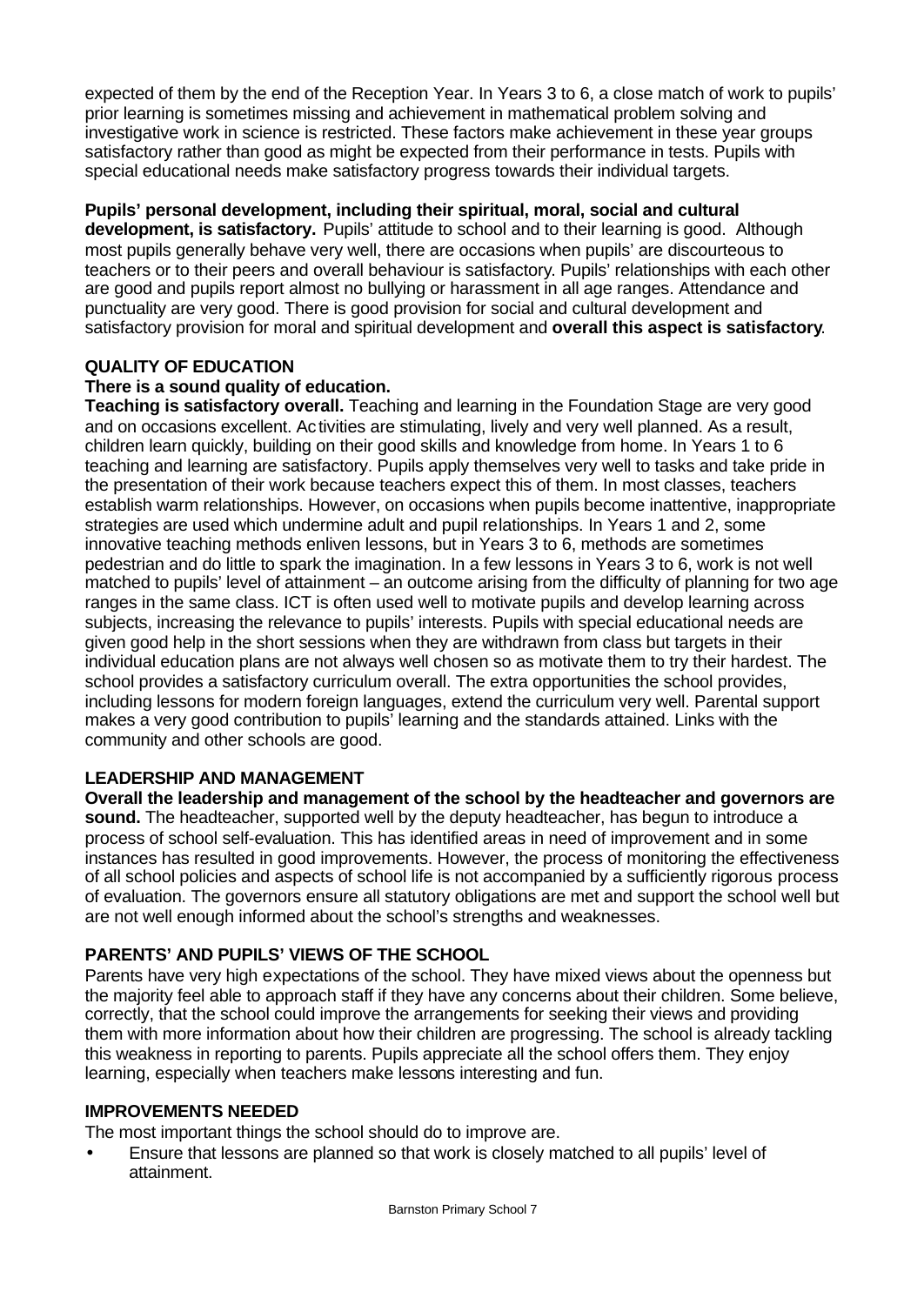- Improve the processes of monitoring, evaluating and taking action in all aspects of school life.
- Ensure that all staff reflect the school's policy on behaviour in their work.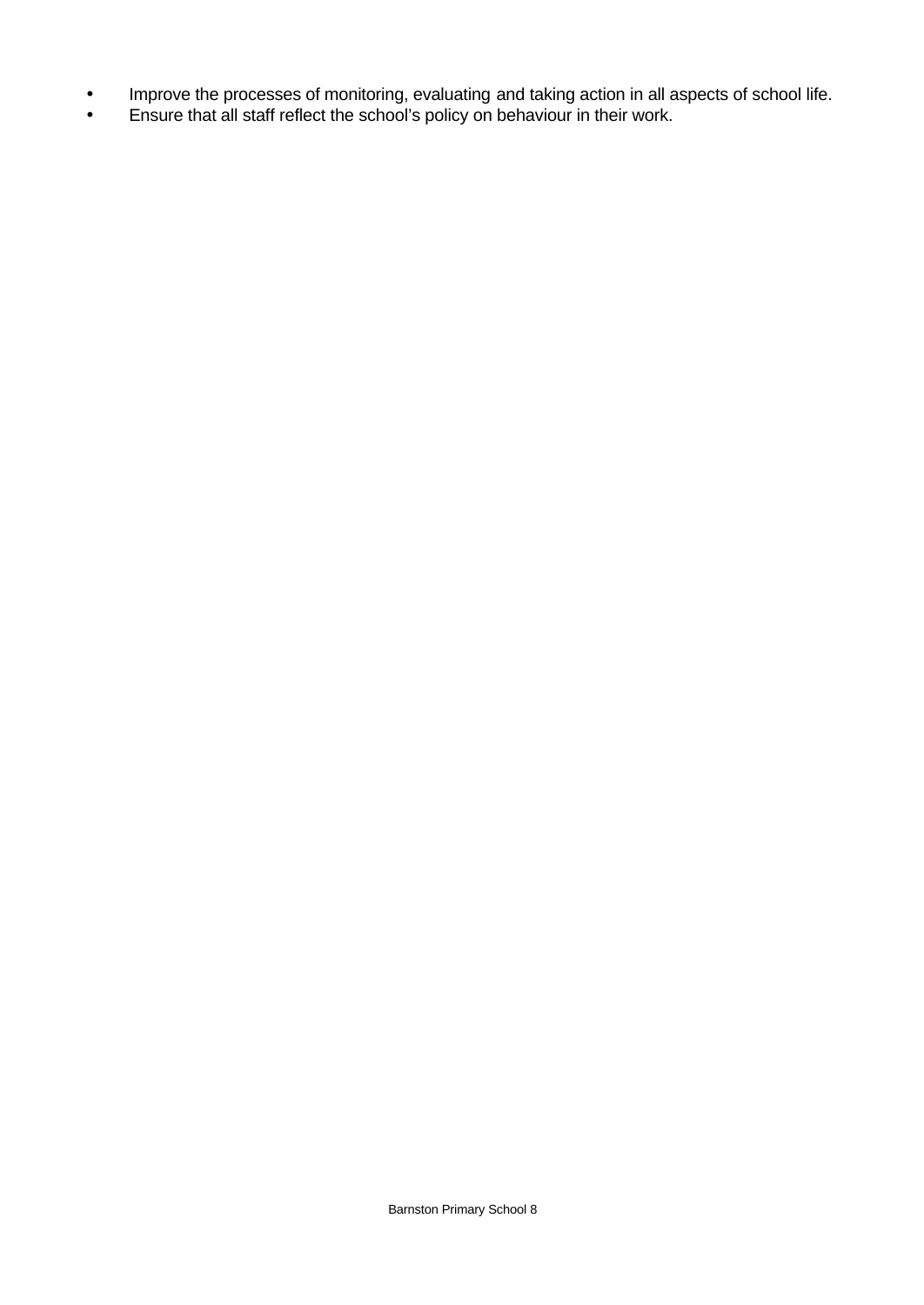# **PART B: COMMENTARY ON THE INSPECTION FINDINGS**

# **STANDARDS ACHIEVED BY PUPILS**

# **Standards achieved in areas of learning and subjects**

Overall standards achieved are satisfactory. Standards in English are well above average and above average in mathematics and science at the end of Years 2 and 6. Children's achievement in the Foundation Stage and in Years 1 and 2 is good. In Years 3 to 6 it is satisfactory.

### **Main strengths and weaknesses**

- The pupils' performance in Years 2 and 6 in national tests for 2004 is high in English and well above average in mathematics and science.
- Children's achievements are good in the Reception Year and in Years 1 and 2.
- Pupils with special educational needs in Years 3 to 6 achieve well in small catch-up groups; however, their learning slows in class and their achievement is satisfactory overall.
- The school does not identify or provide extra for pupils who are gifted and in Years 3 to 6 these pupils do not always move on fast enough.
- Pupils are attaining above average standards in information and communication technology (ICT) and their achievement is good.

## **Commentary**

1. Standards have improved since the time of the previous inspection. The school is successful in helping pupils perform above expectations in the National Curriculum tests at the end of Year 2 and Year 6. In 2004 the pupils attained well above average in the national tests at the end of Year 2 in reading, writing and mathematics and at the end of Year 6 in English, mathematics and science. Their results also compared well against similar schools. The school's results for English are in the top 5 per cent at the end of both Year 2 and Year 6. The school exceeded its target for the number of pupils attaining the expected level by the end of Year 6, in English, by 2 per cent but missed its target in mathematics by 6 per cent. Standards in the current Years 2 and 6 are well above average in English and above average in mathematics and science. The school has a rigorous process of boosting attainment in the spring term and this is likely to produce similar results in the national tests in 2005 for both year groups. In the current Year 6, there are more pupils with special educational needs than in 2004 and it would be reasonable to expect the school's results to be slightly lower in 2005.

#### *Standards in national tests at the end of Year 2 – average point scores in 2004*

| Standards in: | School results | National results |
|---------------|----------------|------------------|
| Reading       | 19.1 (17.6)    | 16.0(15.7)       |
| Writing       | 17.6 (16.1)    | 14.8 (14.6)      |
| Mathematics   | 17.6(17.7)     | 16.4 (16.3)      |

*There were 51 pupils in the year group. Figures in brackets are for the previous year*

#### *Standards in national tests at the end of Year 6 – average point scores in 2004*

| Standards in: | School results | National results |
|---------------|----------------|------------------|
| English       | 30.7(28.7)     | 26.8 (27.0)      |
| Mathematics   | 28.8 (29.1)    | 26.8 (26.7)      |
| Science       | 30.9(30.5)     | 28.6 (28.3)      |

Barnston Primary School 9 *There were 43 pupils in the year group. Figures in brackets are for the previous year*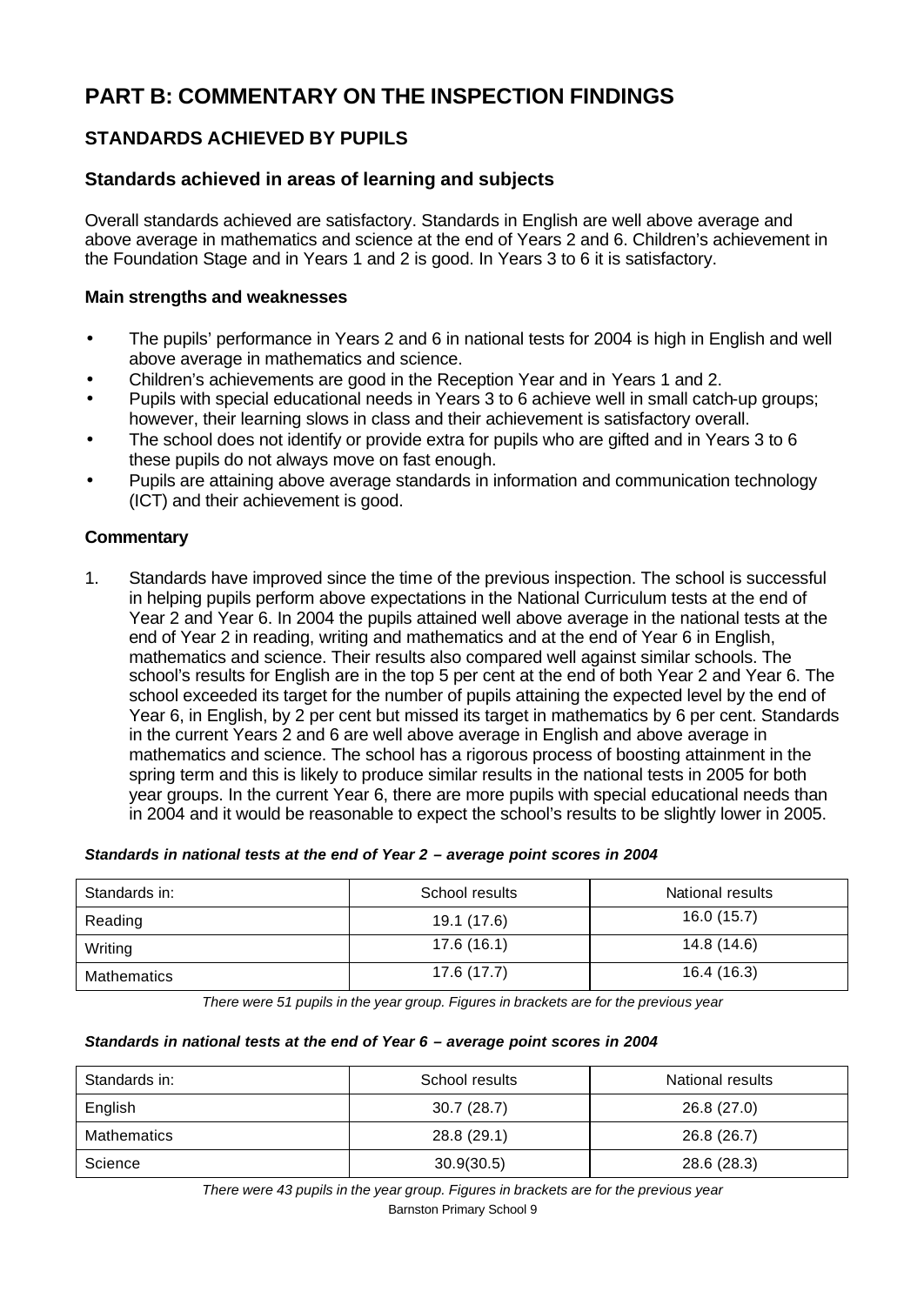- 2. Children start in the Foundation Stage with attainment above that typically seen for children of this age. Their diction and speech are good; they express themselves confidently using wellformed sentences. Children settle quickly into school and are ready to learn because teachers establish very good trusting relationships with them. By the end of the Reception Year, they are likely to exceed the goals set for them in communication, language and literacy and mathematical development. In personal, social and emotional development, knowledge and understanding of the world and creative and physical development they are likely to exceed the goals by a wide margin. This is because the very good teaching in the Foundation Stage extends and develops children's interest, curiosity and creativity, providing them with a wide range of experiences beyond the narrow confines of learning basic skills. Overall children's achievement is good.
- 3. In Years 1 and 2, teachers build on the good start from the Foundation Stage so that pupils' achievement overall is good. Working closely with parents, teachers encourage interest in reading and writing. Very good parental support, both in school and at home, makes a significant contribution to pupils' quick gains in reading. Written work develops well as pupils become confident spellers and enjoy the many opportunities teachers provide for them to write for different purposes. They are given good opportunities to use their writing and reading skills to very good advantage in their learning in other subjects. Pupils who learn more slowly than others are generally given good support. Almost all pupils have very good computational skills and respond well to the challenges set them in lessons.
- 4. In Years 5 to 6 pupils generally achieve well in English because of secure teaching that promotes enjoyment in language and literacy coupled with secure teaching of basic skills. However, in Years 3 and 4 progress slows in some classes because there is too great an emphasis on using exercises to practice aspects of grammar unrelated to a written composition. Pupils' speaking and listening skills are very good. They use vocabulary well to express complex meanings and have the confidence to experiment with language in their written and spoken communications. Pupils use their skills in writing and reading confidently in other subjects. In mathematics they calculate speedily and they are knowledgeable about strategies and methods of calculation. However, in both science and mathematics pupils in Year 6 do not achieve well enough in decision making so that problem solving in mathematics and planning investigations are less well developed than other skills. Overall pupils' achievement in Years 3 to 6 is satisfactory.
- 5. The school has not yet identified pupils whose attainment is such that they can be described as gifted. There are pupils who would benefit from work set at a year or more beyond that of their chronological age and these pupils do not achieve as well as they should. Talented pupils are often given extra support through the school's many clubs and extra activities; for example, the pupils who do well in languages enter a national on-line competition and do well against other schools thus giving a spurt to their achievement. Pupils with special educational needs achieve well in Years 1 and 2 and in the small groups when they are withdrawn for extra work in Years 3 and 6. However, the targets in their individual education plans are often very broad and on occasions in Years 3 to 6 work is not planned at a level to meet their needs and their progress slows. Overall their achievement is satisfactory.
- 6. The standard of pupils' work in ICT is above average by the end of Year 2 and Year 6. Pupils' achievement is good. Teachers encourage pupils to practise their skills at home and in the school's own computer club and as a result pupils make good progress. They have good skills and knowledge across the whole programme of study and good understanding of the application of technology in its various forms. Standards in Year 6 in subjects such as history, religious education, art and design and music are as expected for pupils of this age, although some aspects are better than this. The school has not yet looked at ways in which standards in some of these subjects can raised without losing the very high standards achieved in English, mathematics and science. This has, however, been identified as an area for school improvement over the coming year.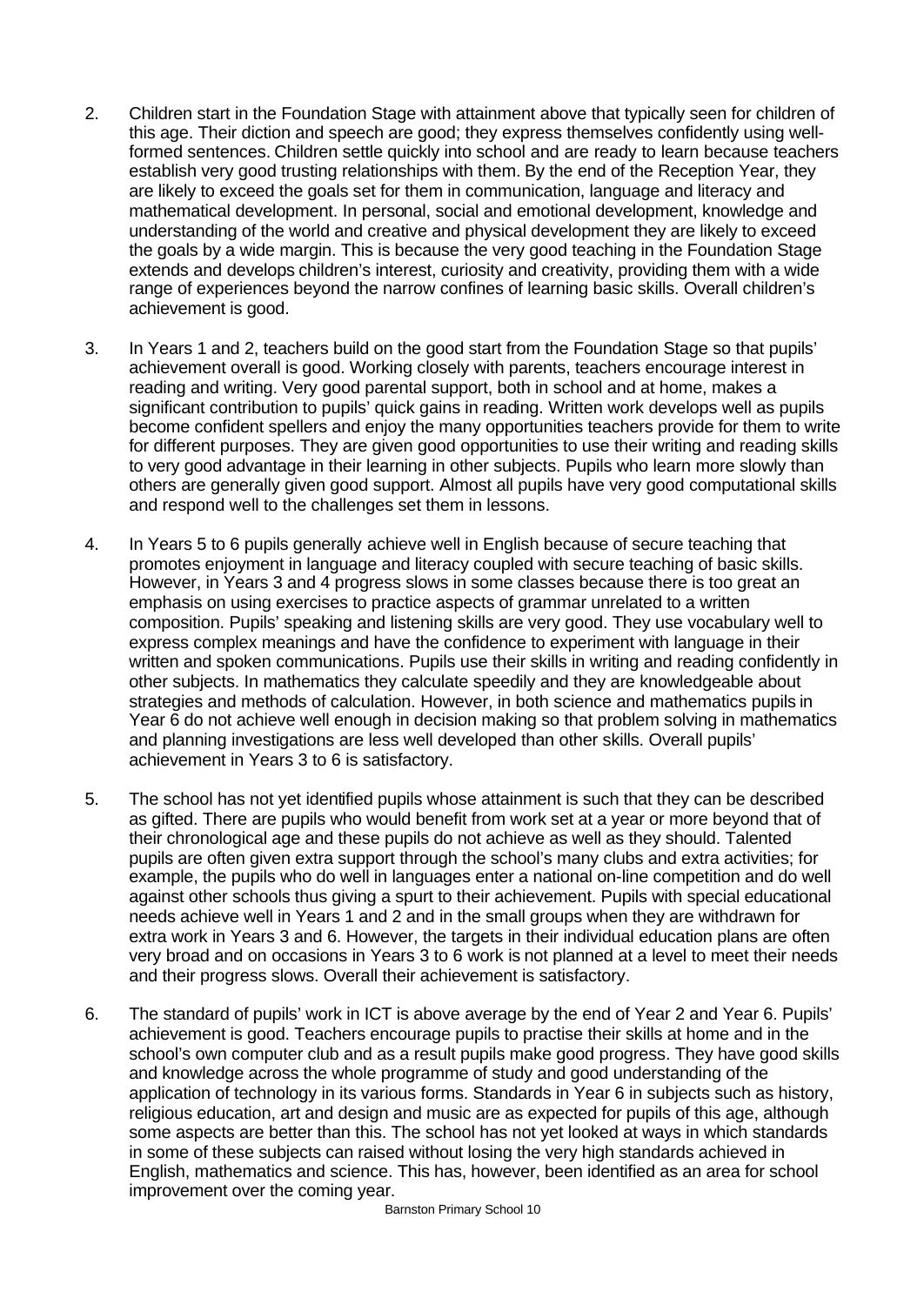## **Pupils' attitudes, values and other personal qualities (ethos)**

Pupils' attitudes to school are good and their behaviour is satisfactory. Pupils' personal development, including their spiritual, moral, social and cultural development, is satisfactory overall. Pupils' attendance and punctuality are very good.

#### **Main strengths and weaknesses**

- Pupils' good attitudes to learning help them attain high standards.
- There are too few opportunities for pupils to develop their confidence and independence
- Pupils' social awareness is developed well and this helps to establish positive relationships throughout school.
- Not all staff reflect the school's behaviour policy in their work.
- The school deals very effectively with all forms of harassment.
- Pupils have a good awareness of their own and other cultures and faiths.

- 7. Pupils like coming to school, are keen to learn and find lessons interesting. They feel that teachers make learning fun and they enjoy the variety of experiences that the school offers. They quickly apply themselves to their tasks, concentrate well and work at a good pace. This helps them reinforce their learning well and contributes to the high standards attained. Pupils with special educational needs have equally good attitudes to learning and take a full and active part in lessons. The positive attitude to work is encouraged from the moment the children start school. In the Reception Year, children make very good progress towards the goals set for them in personal, social and emotional development. The teachers set high expectations and successfully promote confidence and independence through praise and encouragement. After only a short time back in school the children are very well behaved and settled in their routines and clearly enjoy learning. The curriculum for pupils in Years 3 to 6 is too rigid and does not help them to develop their independent skills sufficiently. This means they do not always use their own initiative to work things out for themselves but often seek reassurance from an adult.
- 8. Although behaviour for many is very good and most pupils are polite and respectful, in a small number of incidences, the behaviour of a few pupils is inappropriate. Parents voiced concerns about the way behaviour is managed by some teachers and in some respects these concerns were justified. On occasions, in lessons when the pupils' behaviour was not managed well, relationship between pupils and adults were undermined. A few pupils in whole-school assemblies did not behave with the proper respect for the occasion and needed a personal request from teachers before listening attentively.
- 9. The school gives good attention to pupils' social development. There are a number of good strategies to develop an understanding of care for others and personal self-esteem such as the 'Magic Monday' assemblies that celebrate good citizenship. Relationships are, in most instances, good because pupils have a good understanding of their responsibilities within the school community. The pupils enthusiastically take on extra responsibilities such as being playground leaders, mentors, buddies or school councillors. The many clubs at playtime and after school promote good friendly relationships between pupils. Pupils get on well together and collaborate well in play and work. They are friendly, polite and welcoming to visitors. Occasionally when pupils are not closely supervised at lunchtimes it can lead to incidents of inappropriate behaviour with children running around school or choosing to play in corridors. Bullying is not perceived to be a problem by pupils or parents but they feel that if any form of harassment does occur, it is taken most seriously and dealt with very effectively by staff. The school has never had cause to exclude a pupil.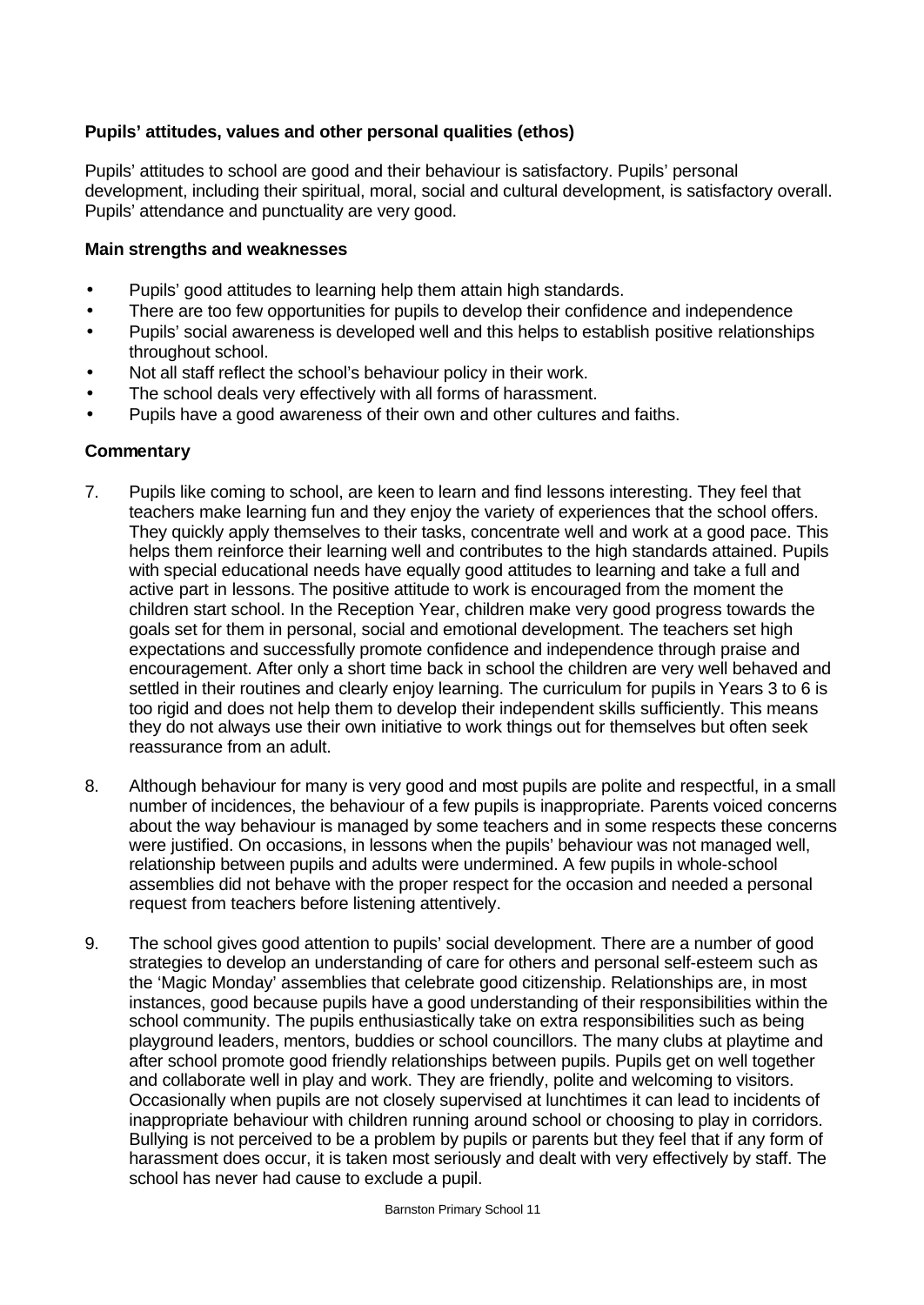- 10. Individual teachers take the opportunity to promote pupils' spiritual development through the curriculum or assemblies. This helps pupils to reflect upon their personal feelings, values and beliefs. The deputy headteacher uses music well to create a special atmosphere that is the key to the success of a religious education lesson. Spirituality was highlighted in a very good class assembly when the teacher created a lovely warm atmosphere through teaching the traditional method of greeting from Thailand involving all pupils in a simple role-play and concluding with chosen pupils telling others about the things that make them smile.
- 11. Pupils have a good understanding of their own cultural traditions and the diversity and richness of other cultures. Racism is not tolerated and pupils of different ethnic heritages mix freely and easily at all times. The school raises awareness of the richness of cultures that make up British society well. They learn about other world faiths and traditions through art, history, geography and religious education. Parents feel that their children have good opportunities to gain an understanding about world issues.

## **Attendance**

During the last year the school has maintained its high level of attendance. Parents are quick to inform the school when their child is absent and any unexplained absences are followed up rigorously. Unathorised absence is rare. The very good attendance and punctuality have a positive effect on the standards attained.

### *Attendance in the latest complete reporting year 2003/04 (%)*

| Authorised absence |     | Unauthorised absence |     |  |
|--------------------|-----|----------------------|-----|--|
| School data        | 3.5 | School data          |     |  |
| National data      |     | National data        | J.4 |  |

*The table gives the percentage of half days (sessions) missed through absence for the latest complete reporting year.*

## **QUALITY OF EDUCATION PROVIDED BY THE SCHOOL**

The quality of education is satisfactory in Years 1 to 6 and very good in the Foundation Stage. It is satisfactory overall. Curriculum planning, care and guidance for pupils are sound. The school's relationship with parents is good and contributes very well to pupils' learning**.**

## **Teaching and learning**

The quality of teaching and learning is satisfactory overall. It is very good in the Foundation Stage and satisfactory in Years 1 to 6. .

#### **Main strengths and weaknesses**

- In the Foundation Stage there is a vibrant, exciting atmosphere and children learn quickly because of the high quality teaching.
- English is generally taught well because teachers use good methods to develop pupils' skills and enjoyment in reading and writing.
- Teachers make good use of ICT to develop knowledge and understanding in other subjects.
- In some classes, relationships are good and pupils respond with respectful behaviour, but in some inappropriate methods are used to manage pupils' behaviour.
- In Years 1 and 2, some lessons are enlivened by innovative teaching strategies but in Years 3 to 6, often-used methods fail to spark attention.
- In Years 1 and 2, work is generally well matched to pupils' level of attainment but this is not always the case in Years 3 to 6.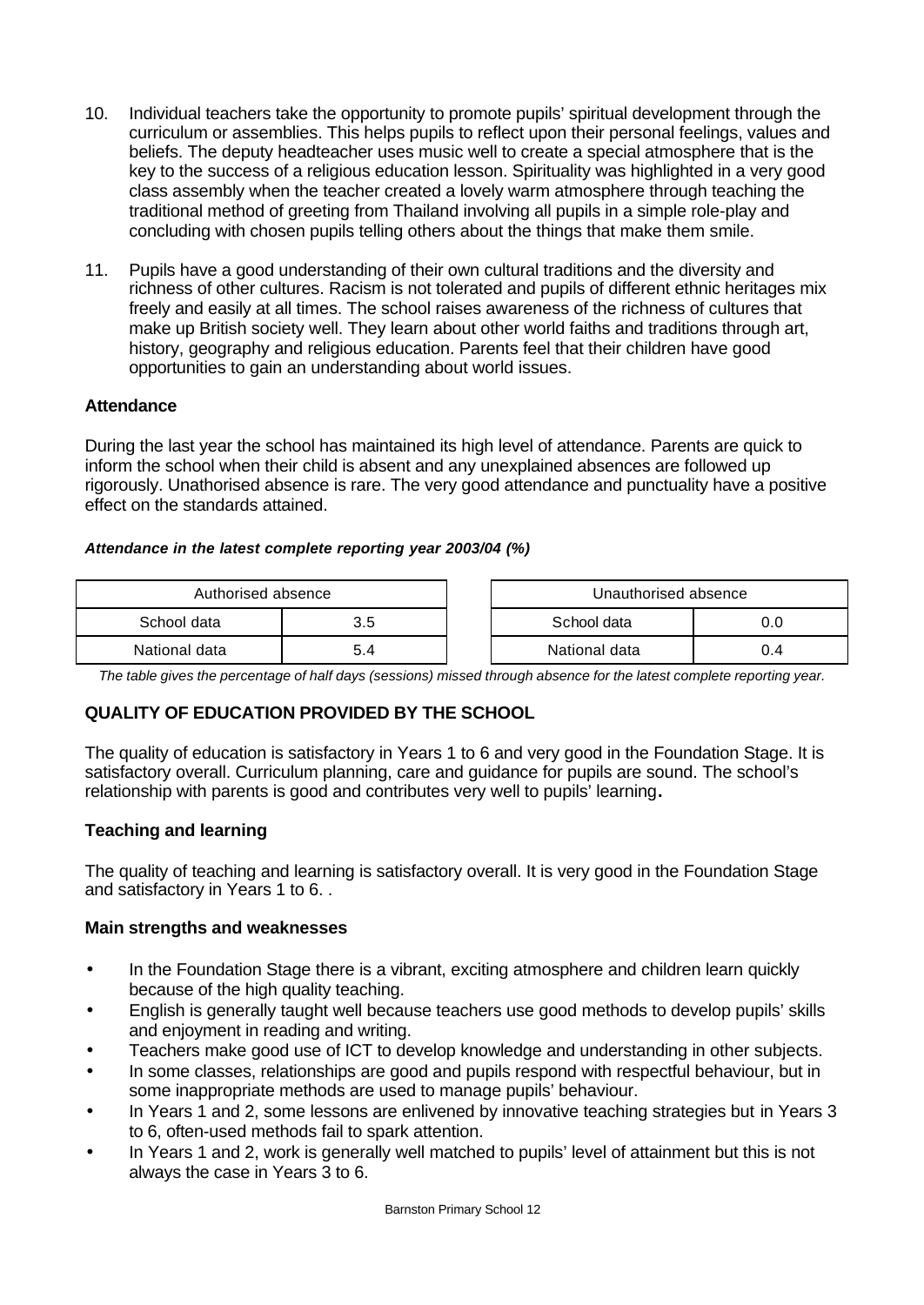## **Commentary**

12. In Years 1 and 2, teaching is never less than satisfactory but because of the introduction of new methods, some of which need further development, teaching is satisfactory rather than good, as might be expected when pupils achieve well. In Years 3 to 6, although the quality of teaching is satisfactory overall, there are some areas of development constant to both teaching teams in these age ranges. In Years 3 to 6, some unsatisfactory teaching was the result of weaknesses in planning, methods used and the manner in which behaviour was managed. The school has not kept pace with national improvements in teaching; the percentage of very good or better teaching is similar to that at the last inspection but nationally this percentage has increased significantly.

| Excellent | Verv good | Good  | Satisfactory | Unsatisfactory | Poor | Very poor |
|-----------|-----------|-------|--------------|----------------|------|-----------|
| 2(5%)     | 8 (22%)   | (29%) | 14 (39%)     | 2 (5%)         |      |           |

#### *Summary of teaching observed during the inspection in 37 lessons*

*The table gives the number of lessons observed in each of the seven categories used to make judgements about lessons; figures in brackets show percentages where 30 or more lessons are seen.*

- 13. In the Foundation Stage, teaching and learning are very good, with examples of excellent teaching. Improvement since the previous inspection has been good. Consistently very high expectations, energy and enthusiasm, excellent warm relationships and good-humoured intervention lead to the children's enthusiasm for school even though some have only been in school for two weeks. Teamwork is of a high quality; all adults assess children's learning and plan together very well as a team. The reception classrooms are vibrant and industrious places for young children to enjoy learning. There is a very good balance between childinitiated activities and those directed by adults, which was an area for development at the previous inspection.
- 14. In Years 1 to 6, the headteacher and other staff expect pupils to work hard and to do their best. Presentation of work is given a high priority and pupils respond very well to this. Headteacher awards are valued, especially the 'Terrific Tiger'. In most lessons, relationships are good with a business-like approach tempered with good humour. In Years 1 and 2, and in all age ranges when classroom assistants support small groups withdrawn from lessons, pupils are given extra encouragement by a warm and friendly manner that raises confidence and self-esteem. However, on occasions, ineffective or inappropriate methods are used to manage the pupils' behaviour when lessons lose pace and interest for the pupils.
- 15. The deputy headteacher has led the team to look at new methods of teaching. A good example was the strategy to use a game involving physical activity to encourage quick mental calculation which pupils enjoyed greatly. Good methods are used to teach letter sounds, spelling, drafting and editing written work and to encourage a love of books and writing. As a result, pupils have very good skills in reading and writing and confidently use them in their work in other subjects. In all classes, but especially in Years 5 and 6, ICT is used well to develop, demonstrate and explain teaching points in other subjects. In these lessons, pupils' interest is high and learning speeds up accordingly. However, in Years 3 to 6 lessons are often organised in a similar manner, starting with an oral explanation from the teacher followed by questions posed to the whole class, without any strategies for ensuring answers come from all groups of pupils. In some lessons, teachers explained tasks or methods of working rather than teaching skills or deepening understanding. Many pupils sit back during the question and answer sessions, content to let others respond. These didactic methods have been instrumental in teaching being over-prescriptive in science and mathematics so that pupils have not learnt to become independent in making decisions.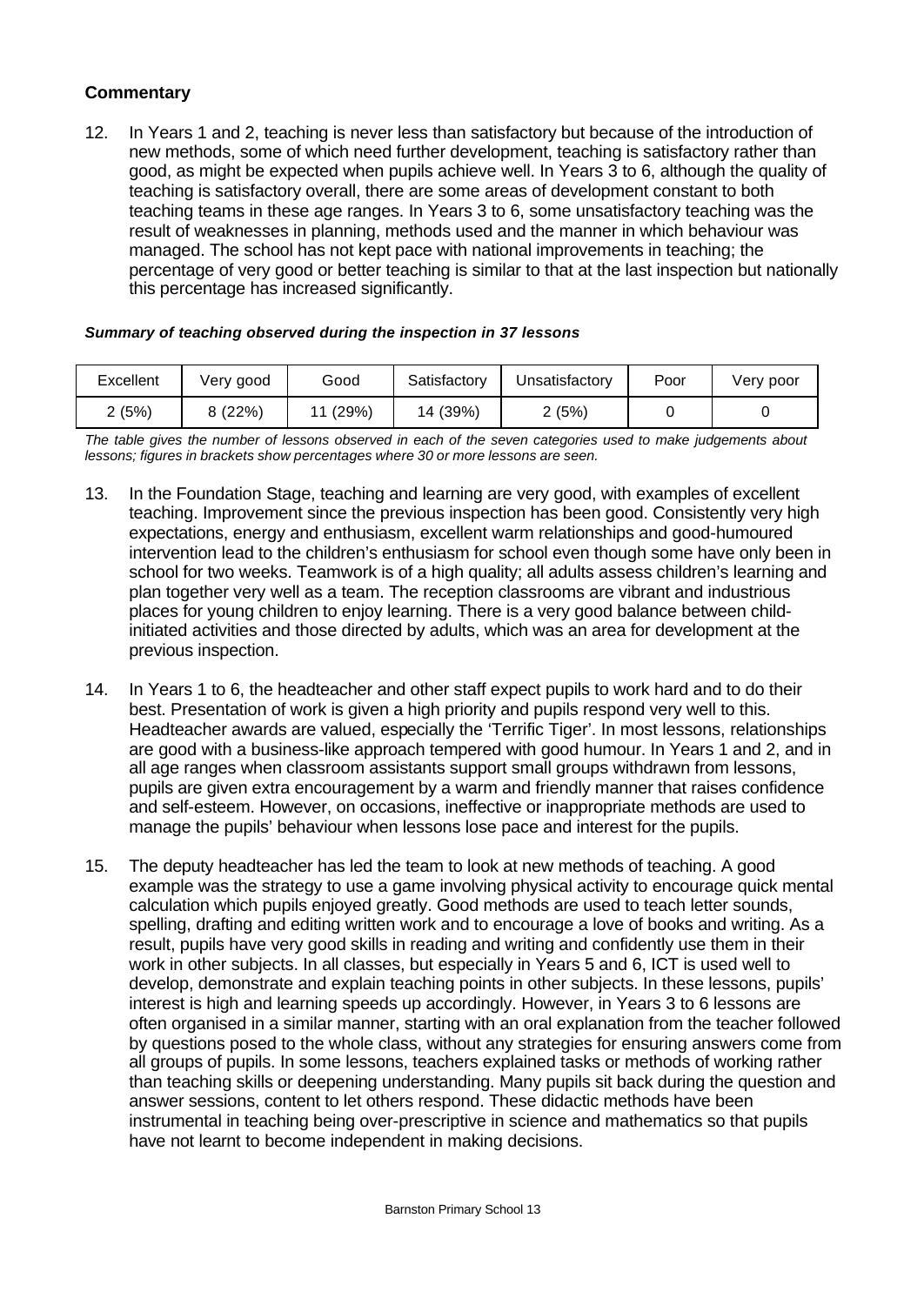- 16. In a few lessons, work was not well matched to pupils' learning needs. Strategies for ensuring a good match of work were missing. For instance, some teachers did not check, as the lesson proceeded or at its end, the extent of pupils' learning in relation to the objective for the lesson. The consequence of this is that teachers do not have the necessary information on pupils' achievements when planning the next lesson. In some lessons in Years 3 to 6, work is planned by age group and this means two sets of planning for one lesson which is an overwhelming amount of work. Not surprisingly, different levels of work for at least six groups of pupils in one lesson resulted in incorrect challenge on occasions. The benefits of mixed age classes are lost in these instances.
- 17. The school sets pupils targets in English and mathematics and in some classes these are helpful reminders to pupils as to how well they are achieving. Some pupils have targets that relate to a wide area of learning and this means that the targets take too long to achieve so lose their effectiveness as a source of motivation. Marking also often fails to provide information for pupils on their achievements. Few teachers comment on how well a pupil met a lesson objective or what they need to do to improve, although there are good exceptions to this. Teachers and classroom assistants keep a close watch on the progress of the small number of pupils with special education needs, especially with regard to any particular deficit in skills or a specific physical or emotional difficulty for the pupil. In English, spelling and handwriting skills are well supported and in mathematics computational skills are taught well in small groups. However, in lessons, work is often planned at the same level as the year group to which the pupil belongs even when this is too difficult for a successful outcome without considerable adult help. This sometimes gives rise to copying an adult-scribed sentence which is limiting to the pupils' skill in sentence construction in the long run.

## **The curriculum**

The school provides a satisfactory curriculum that is enriched by a very good range of additional activities. There is sound provision for pupils with special educational needs. The school has significantly improved its accommodation since the previous inspection. Resources and accommodation are satisfactory.

#### **Main strengths and weaknesses**

- Children in the Foundation Stage receive an exciting and stimulating range of learning experiences.
- Although, overall, the curriculum provides a productive balance of skills and knowledge, there are some shortcomings in mathematics and science.
- Planning in Years 3 to 6 does not take sufficient account of pupils' differing attainment
- ICT is used well to enhance pupils' learning in different subjects.
- Modern foreign languages have been introduced well into the school day in Years 3 to 6.
- Pupils are provided with a wide range and very good variety of extra-curricular activities.

- 18. The Foundation Stage curriculum is of a high quality, securely based on national guidelines and includes all the areas of learning. The staff are innovative in planning learning experiences which are imaginative and exciting and which captivate the children's interest and enthusiasm for learning. The curriculum is based on practical activities linked together through themes. A strength of the curriculum is the very good links made across the areas of learning. There is a high level of commitment to ensuring the curriculum for these young children makes learning a challenging but joyful experience.
- 19. There have been some good changes to curricular planning since the previous inspection and improvement has been sound. Planning includes the full range of National Curriculum subjects, religious education, personal, social, health and citizenship education and, in Years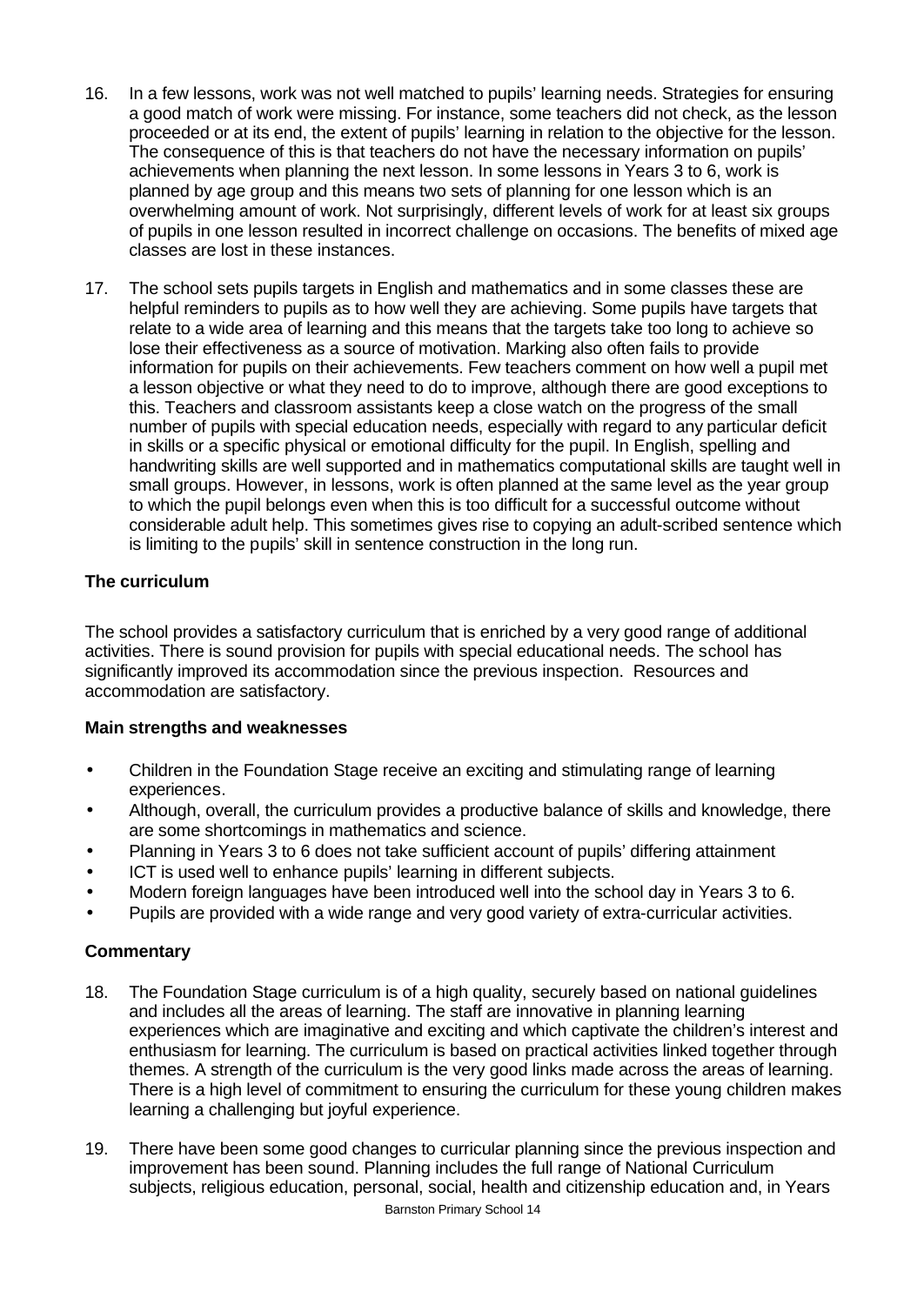3 to 6, a modern foreign language. In this way the school prepares pupils well for the next stage of their education. Teachers often make good links between subjects and there is good provision for the practising of skills in literacy across the curriculum. However, there has not yet been a whole-school focus on the ways in which links between subjects can make learning more relevant and reduce the time spent on subjects such as English without a reduction in the high standards attained in national tests. There are also some weaknesses in planning for mathematics and science which reduce its effectiveness and adversely affect pupils' learning.

- 20. The school has made full use of the National Strategies for Literacy and Numeracy and the National Curriculum guidance on other subjects. It has not, however, moved very far beyond these in developing a curriculum that is specifically tailored to the need of the pupils. In particular, in Years 3 to 6, not enough thought is given to the planning of activities which reflect the attainment of the pupils rather than simply their age. In Years 1 and 2, planning is generally based on secure assessments of pupils' attainment and this properly results in a greater mix between the two age ranges. Recent changes to curriculum planning have been made with the introduction of an activity and role-play area for pupils in Year 1 in order to ensure that provision is matched to pupils' level of maturity. However, there is a lack of challenge in some activities in this area, and opportunities to build on experiences from the Foundation Stage are missed.
- 21. The use of ICT across the curriculum as a whole has developed well since the last inspection. Teachers often link ICT lessons logically and constructively to those in other subjects. This provides pupils with a meaningful context for their work and helps them to acquire a clear understanding of the advantages the computer and other technology can have for learning.
- 22. Provision for pupils with special educational needs is satisfactory. The special needs coordinator has created a well-motivated team of classroom assistants and special needs support staff who develop very good relationships with pupils in well-organised sessions aimed at improving carefully identified skills. They keep good records of pupils' progress and motivate them to try their best by good reward systems that are effective in small group sessions and when the pupil is working in class. However, the targets for pupils in their individual education plans are very wide and do not always link to the targets the pupil has been given as a class group. Because of this the individual education plans are not a useful tool in reviewing individual pupils' progress. The outcome of termly reviews often states that the target is ongoing because it has not been met, sometimes for as long as a year. Without small measurable targets to show how well a pupil is doing, parents, outside agencies and most importantly the pupils themselves have difficulty judging the effectiveness of support.
- 23. The school has successfully introduced the teaching of modern foreign languages into the school day in Years 3 to 6. Good liaison with secondary schools ensures that pupils are making a good start to the language curriculum they will experience in their secondary education. The pupils' awareness of issues in connection with their own health and personal development has been raised by the school's participation in the Health Promoting Schools initiative. Many pupils take full advantage of the comprehensive opportunities for curriculum enrichment the school provides. The school's extra-curricular activities are well attended both at lunchtime and after school. A wide range of common and less common sports plus clubs covering the arts, foreign languages, ICT, chess and debating provide pupils with extension to their learning that is productive and highly enjoyable. The thinking skills of Year 6 pupils, for instance, were effectively challenged as they tackled a lively logic game during the lunchtime ICT club which had the computer suite full to the brim.
- Barnston Primary School 15 24. The school has worked hard to improve the accommodation since the previous inspection when there were classes housed in mobiles separated from the main building. The school is now under one roof and a new computer suite has been added. During the inspection, building work was under way for a playgroup and wraparound care. The school's library is very limited and, as it is situated on the main corridor, is not useful for quiet research. There is also a shortfall in accommodation for the Foundation Stage as there is no permanently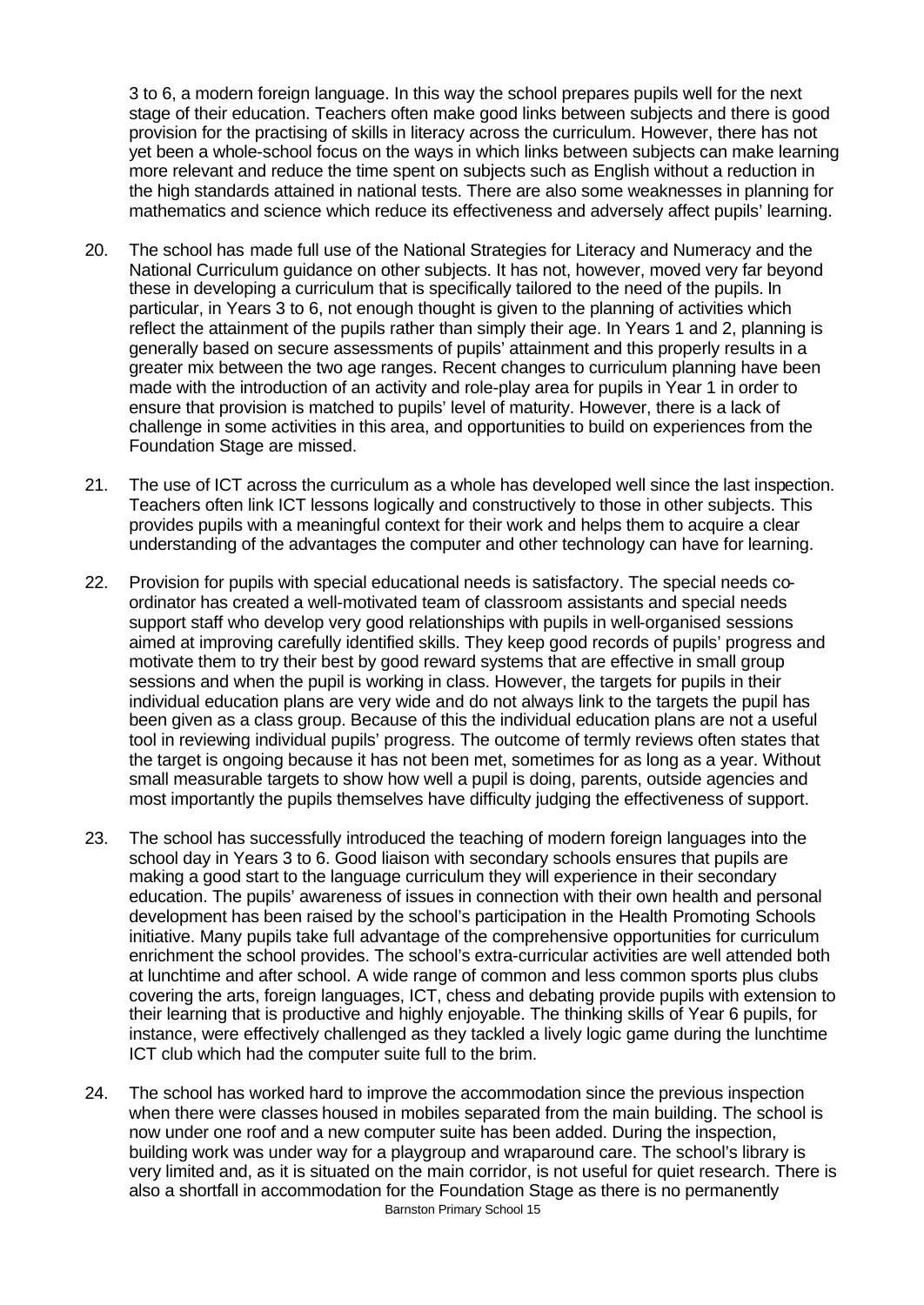designated secure outdoor area which places limitations on the equipment that is used outdoors.

## **Care, guidance and support**

Arrangements for ensuring pupils' welfare, health and safety are satisfactory. The school provides pupils with satisfactory support, advice and guidance. The way the school seeks and acts upon pupils' views is good.

#### **Main strengths and weaknesses**

- The arrangements to help children settle into the reception classes are good.
- The school promotes positive and trusting relationships.
- Pupils' involvement in assessing their own learning is insufficient.
- Pupils' views are sought, valued and acted upon. They contribute very well to the development of the school.

#### **Commentary**

- 25. The staff in the Foundation Stage establish early links with parents through pre-school meetings and gather useful information about the children in order to maximise support and guidance. Parents appreciate the genuine open door policy and the information provided which helps them to be involved in their child's learning right from the start. They were full of praise for the efforts made by the staff to ensure that children were welcomed which helped them to settle quickly and happily into school. The 'Buddy System' ensures that the children are very well looked after at playtimes and lunchtimes.
- 26. Relationships throughout the school are good so pupils feel secure and know there is always someone to whom they can turn for help. They feel the school looks after them well. Child protection procedures are effective. Good attention has been given to the training so that all staff are aware of what to do if they have any concerns about the children in their care. The school provides a base to ensure pupils are supported beyond the school day through the breakfast and after-school clubs. Arrangements for health and safety are satisfactory. The policy has been updated since the last inspection and now includes all appropriate information.
- 27. Information about pupils' academic achievements is used satisfactorily to guide future learning. Staff do not involve pupils sufficiently in assessing their own learning or seeking ways to improve their own work. Work is marked but teachers' comments do not always guide pupils on what to do to improve further. Pupils with special educational needs are given good help in the short sessions when they are withdrawn from class but targets in their individual education plans are often too broad and this limits their learning. In class they are usually provided with appropriate adult support so they can take a full and active part in lessons.
- 28. Pupils are actively encouraged to contribute towards improving the school. They have been involved in the school's initiative towards the Healthy Schools award. The eating of healthy snacks at playtime has had a good impact and pupils are aware of what constitutes a healthy diet. They know that their views matter and the school will try to act upon what they say. The school council helps pupils to learn about democratic decision and enables them to voice their opinions and raise awareness of issues that affect them. For example, the work of the council has focused on themes such as encouraging others to walk or cycle to school instead being transported by car.

#### **Partnership with parents, other schools and the community**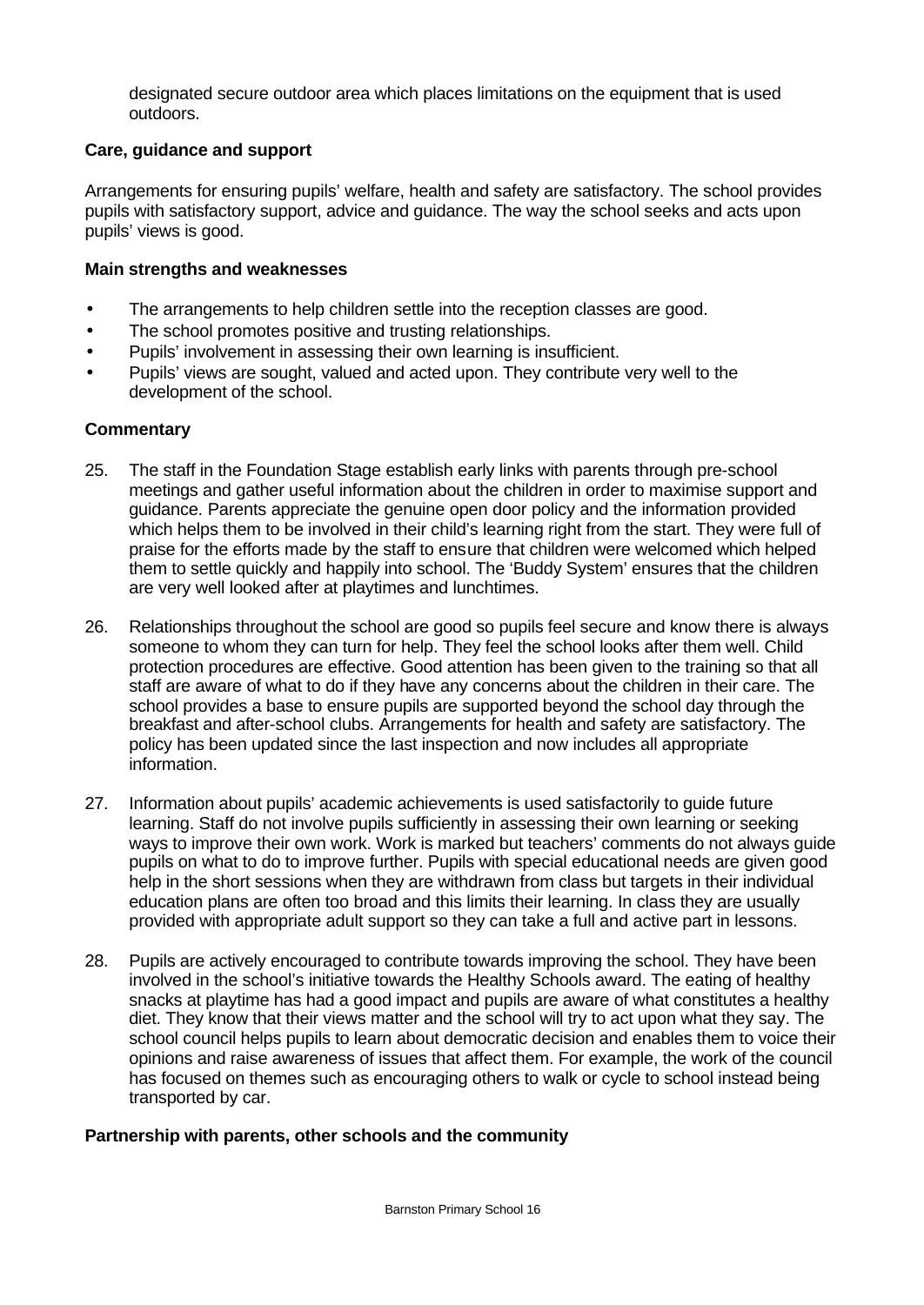The partnership with parents is good. Links with the community and other schools are good and have a positive effect on pupils' learning and their personal development.

## **Main strengths and weaknesses**

- Parents have a high level of interest in their children's learning which makes a significant contribution to pupils' attainment and good attitudes to work.
- The reception staff play an important part in establishing the partnership with parents.
- There are no regular arrangements for seeking parents' views which has resulted in some dissatisfaction among a small group of parents.
- Good links with the community and other schools enhance curricular opportunities for pupils.

## **Commentary**

- 29. Parental involvement in their children's learning and in the life of the school is very good. The parents' association is very successful in organising social and fund-raising events and raises substantial amounts of money for school funds. This enables resources to be purchased to the benefit of children in and out of classes. A very good number of parents and volunteers are involved in the successful 'Quality Reading' initiative that provides extra adult support for pupils to help develop their reading skills. This makes a significant contribution to the high standards attained in reading. Many parents support their children by attending events and performances. Some make an invaluable commitment by running the daily 'walking bus', preparing food for 'Fruity Friday' or assisting with extra-curricular activities. At the start of the day the staff in the reception classes are readily available to talk to parents and many do so. A warm and welcoming atmosphere for both parents and children ensures a pleasant start to the school day. Parents support their children's learning very well by ensuring they attend regularly and punctually.
- 30. The school seeks parents' views about specific things as they arise, such as the School Travel Plan. However, there are no established formal arrangements for parents to contribute to school improvement by giving their comments on the quality of education provided and other aspects of its provision. As a result the school has not realised fully some of the issues raised by parents. For example, a significant minority of parents, who expressed an opinion prior to the inspection, believed that at times the school is not as open as it might be. They believe, correctly, that the school could provide them with more information about their children's learning and how well they are progressing. The school is aware that the annual reports though satisfactory have their limitations and is already putting systems into place to improve the reporting of pupils' achievements and progress to parents. During the inspection, discussions with many other parents revealed that most are very positive about the school and find that staff are approachable and readily available if they have any concerns about their children.
- 31. The school makes full use of local resources in terms of working with people and visiting places to bring learning alive for the pupils. There is a good programme of visitors to the school and pupils visit many interesting local places to enrich the curriculum. The school provides a base for extended childcare provision which is a good facility for parents and the community. The school works closely with a range of other schools. There are regular opportunities for the sharing of curricular issues and staff expertise which contribute to pupils' learning. Transition arrangements to secondary schools are good and include curriculum links between Years 6 and 7.

# **LEADERSHIP AND MANAGEMENT**

Leadership and management of the school are satisfactory. The leadership of the headteacher and senior managers is sound. The effectiveness of the management systems is satisfactory. Governance is satisfactory. The governing body meets its statutory duties fully.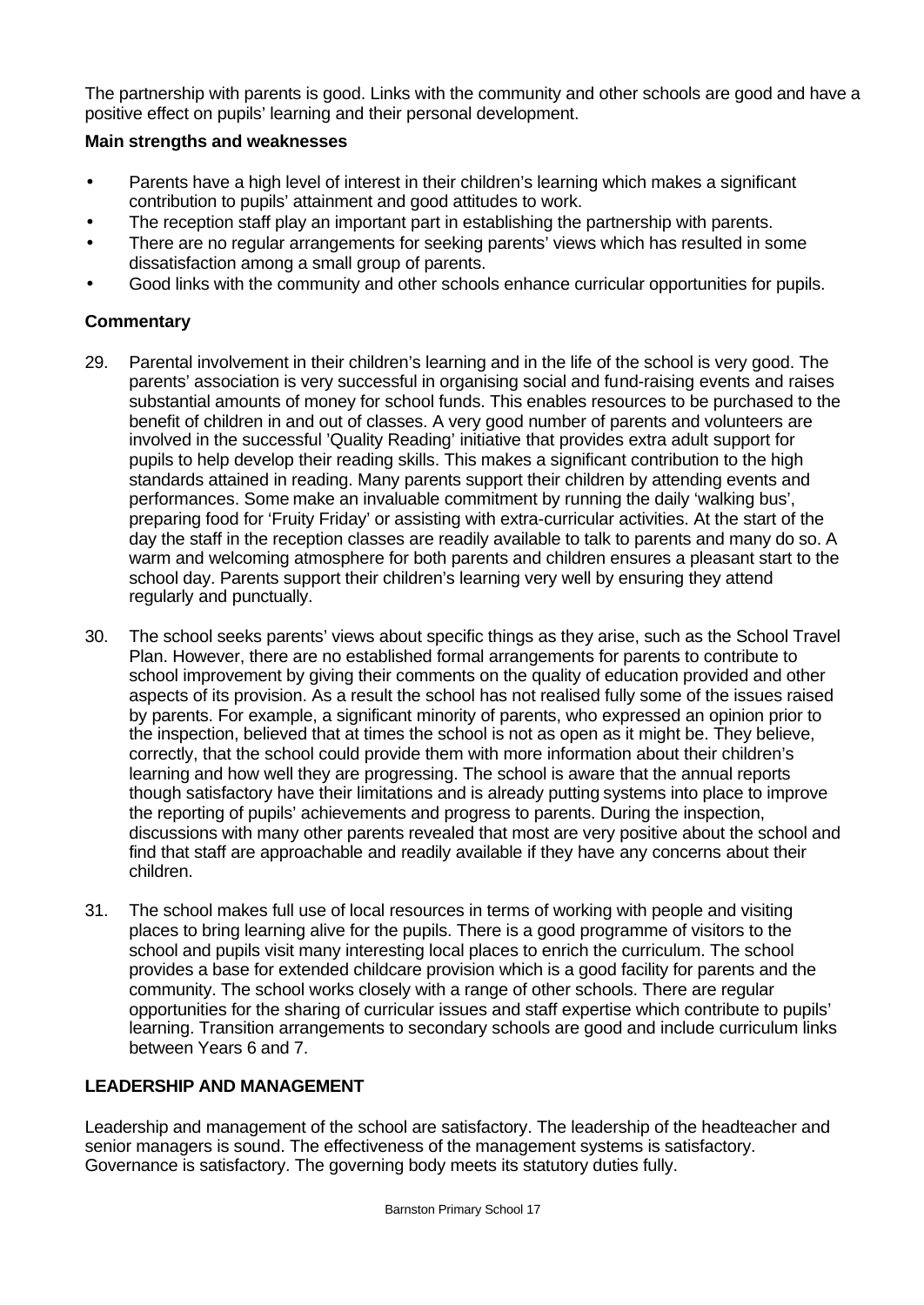#### **Main strengths and weaknesses**

- The headteacher and deputy headteacher have developed a good professional partnership and work well together.
- The school does not fully evaluate its work to pinpoint precisely the areas in need of improvement.
- The leadership and management of the Foundation Stage are good.
- Financial management is good.

- 32. Pupils fully appreciate what the school offers them and enjoy learning. Parents have very high expectations of the school and for their children to do well. The headteacher, governors and senior staff work hard to meet their expectations and maintain high standards in pupils' attainment. The headteacher has created a sound senior management team but it is not yet fully effective in evaluating what it is they do well and not so well and how they can bring about improvements to their work. As a result the leadership is currently providing a satisfactory sense of vision and direction for future improvement. The framework for development is sound but the school is not making strategic decisions based on secure evaluations. The costs of planned developments are specified to enable spending patterns to be monitored but the success criteria on the individual action plans are not sharply focused on raising achievement. The phase-team leaders work hard and much formal and informal discussion takes place within the teams about standards and areas for development.
- 33. The headteacher and deputy headteacher have tried hard to develop a culture within the school in which staff are encouraged to improve their own performance through observations of teaching and learning. This is a slow process but the lower primary school team led by the deputy headteacher is now willing to model lessons as a technique for sharing good practice. There have been some examples of effective monitoring of teaching and learning by the headteacher and deputy headteacher that have highlighted areas in need of improvement. Weaknesses such as behaviour management have been identified but action taken to ensure consistency across school is not yet fully effective.
- 34. The headteacher takes the lead in monitoring the curriculum and its development and is now looking to increase the creativity element within it. Training days with other school have already been organised with a focus on excellence and enjoyment. Certain aspects are innovative such as the introduction of modern foreign languages and the opportunities given to pupils to experience a range of activities through, for example, drama and the Aesthetic Week. Following the national initiative for better transition between Foundation Stage and Year 1, the school has introduced a role-play activity area for Year 1. This is a good step but it is at an early stage of development and not yet fully effective.
- 35. The senior managers are involved in monitoring teaching as part of performance management but the schedule does not relate closely enough to pupils' learning, attainment and achievement. As a result, inconsistencies in provision and teaching between classes do not receive the full attention needed. For example, some teachers share with pupils what they expect them to learn at the onset of each lesson and then check at the end how well those expectations have been met while others do not, thus failing to support pupils' understanding of their own achievements. Targets are set in all classes but they are used in different ways and sometimes without good effect; this has not been remedied by precise monitoring and rigorous evaluation. Staff have analysed recent test results and highlighted problem solving in mathematics as an area for development but not identified the teaching skills that are needed to bring about a successful outcome.
- 36. The co-ordinator structure has evolved rather than being strategically managed because in some instances staff have volunteered to take on the additional responsibilities. The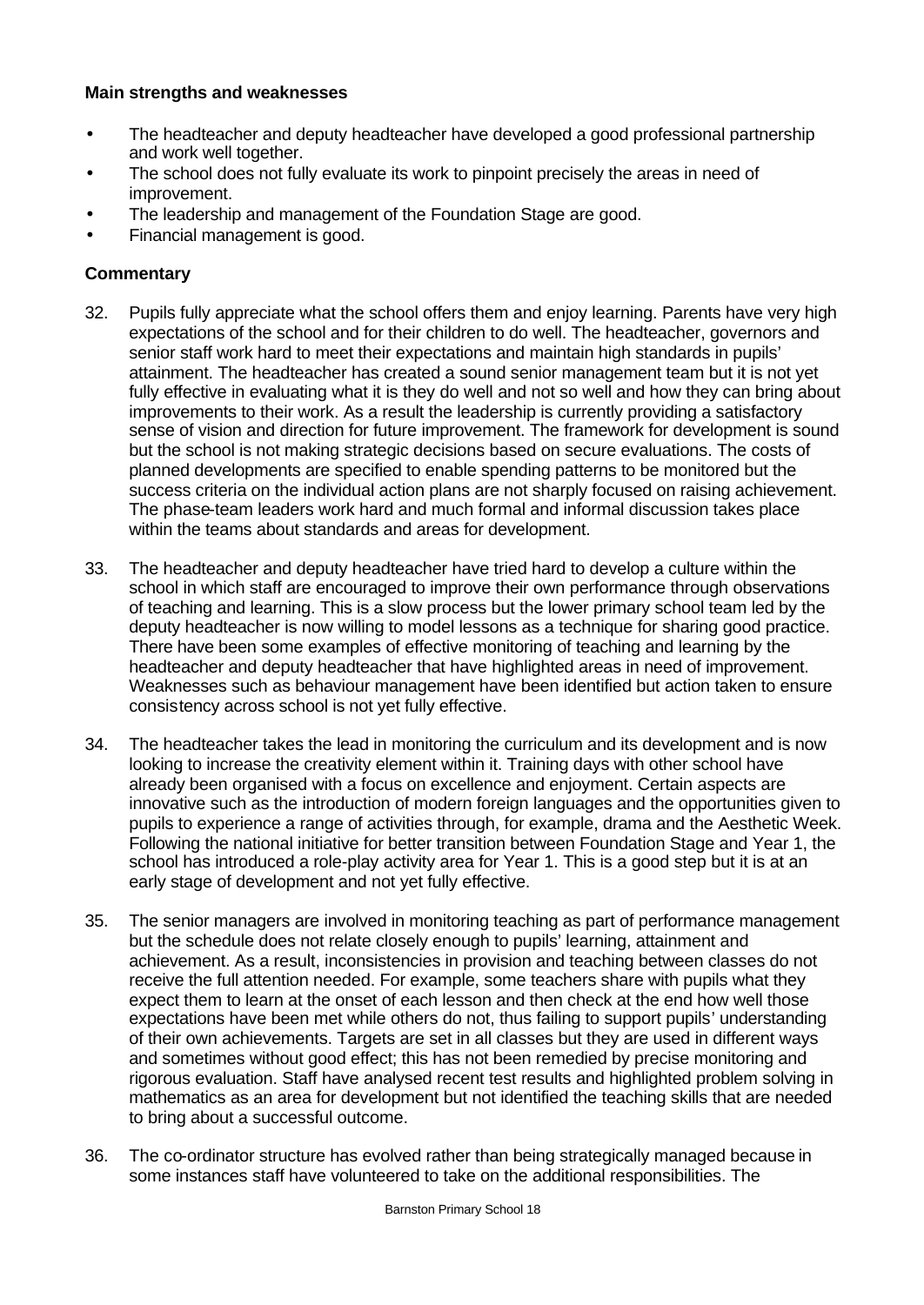effectiveness of subject leadership in improving the quality of learning and pupils' achievements is satisfactory overall because of teachers' individual interests and enthusiasm for their subject. Roles and responsibilities, however, are not clearly demarcated. Most coordinators are not yet evaluating and supporting the development of teaching and learning. Although the art and design co-ordinator and the design and technology co-ordinator have both modeled good practice in Years 5 and 6 there has been few other examples of teachers demonstrating skills while working in each others' classrooms. As a result, they have insufficient knowledge of teaching and learning across the school in the subjects which they are responsible for. With the exception of the deputy headteacher who is responsible for English in Years 1 and 2 and the co-ordinators for mathematics and science, there is very little knowledge about standards and achievement across the school.

- 37. The Foundation Stage team is very out-going and confident. There is extensive knowledge of the early years curriculum and principles of best practice. As a result the quality of teaching and learning is very good. Pupils attain high standards and their achievement is good. The coordinator for special educational needs provides good leadership in this area and management is satisfactory. She has built an effective team of support staff and guides teachers well on the individual needs of pupils. Outside agencies and specialist help are contacted for support as much as possible and relationships with parents are good. However, the quality of individual education plans which do not provide a good overview of the progress pupils are making undermines the effectiveness of monitoring. The school has only recently focused on the need for training for the new co-ordinator for pupils with special gifts and talents. As yet the school has not been pro-active in this aspect which is tardy considering there are possibly more pupils in these categories than in most schools.
- 38. The governing body is very supportive of the headteacher and school. Meetings are held regularly and governors receive detailed reports from the headteacher about all aspects of the school and as a result they have a sound understanding of the school's strengths and areas for development. However, they were surprised by the dissatisfaction among the group of parents at the meeting prior to the inspection. Governors are prepared to challenge decisions by asking questions to seek further information if they are unclear about a subject.

| Income and expenditure $(E)$ |        |  | Balances (£)                   |
|------------------------------|--------|--|--------------------------------|
| Total income                 | 646636 |  | Balance from previous year     |
| Total expenditure            | 649818 |  | Balance carried forward to the |
| Expenditure per pupil        | £2130  |  |                                |

| Financial information for the year April 2003 to March 2004 |  |  |  |  |
|-------------------------------------------------------------|--|--|--|--|

| Income and expenditure $(E)$ |        | Balances (£)                           |        |  |  |
|------------------------------|--------|----------------------------------------|--------|--|--|
| Total income                 | 646636 | Balance from previous year<br>$-10100$ |        |  |  |
| Total expenditure            | 649818 | Balance carried forward to the next    | -13282 |  |  |

39. The school budget is managed well to support the school's priorities for improvement and is monitored regularly, with the assistance of the bursar, to ensure that spending levels are within the agreed targets. The deficit budget has arisen due to unforeseen cuts in the way some funding is allocated. This deficit was agreed by the local education authority with a planned return to a balanced budget. This has been achieved by the reduction in the number of hours for learning support assistants but it has meant the cancellation of some of the intervention programmes for lower attaining pupils. The school sees this as a possible barrier to learning and is monitoring the impact of this on standards of attainment. The headteacher and governors have worked hard to improve the school's accommodation since the last inspection and have used surplus budget well to ensure the new build took place. Pupils and staff now enjoy much better facilities.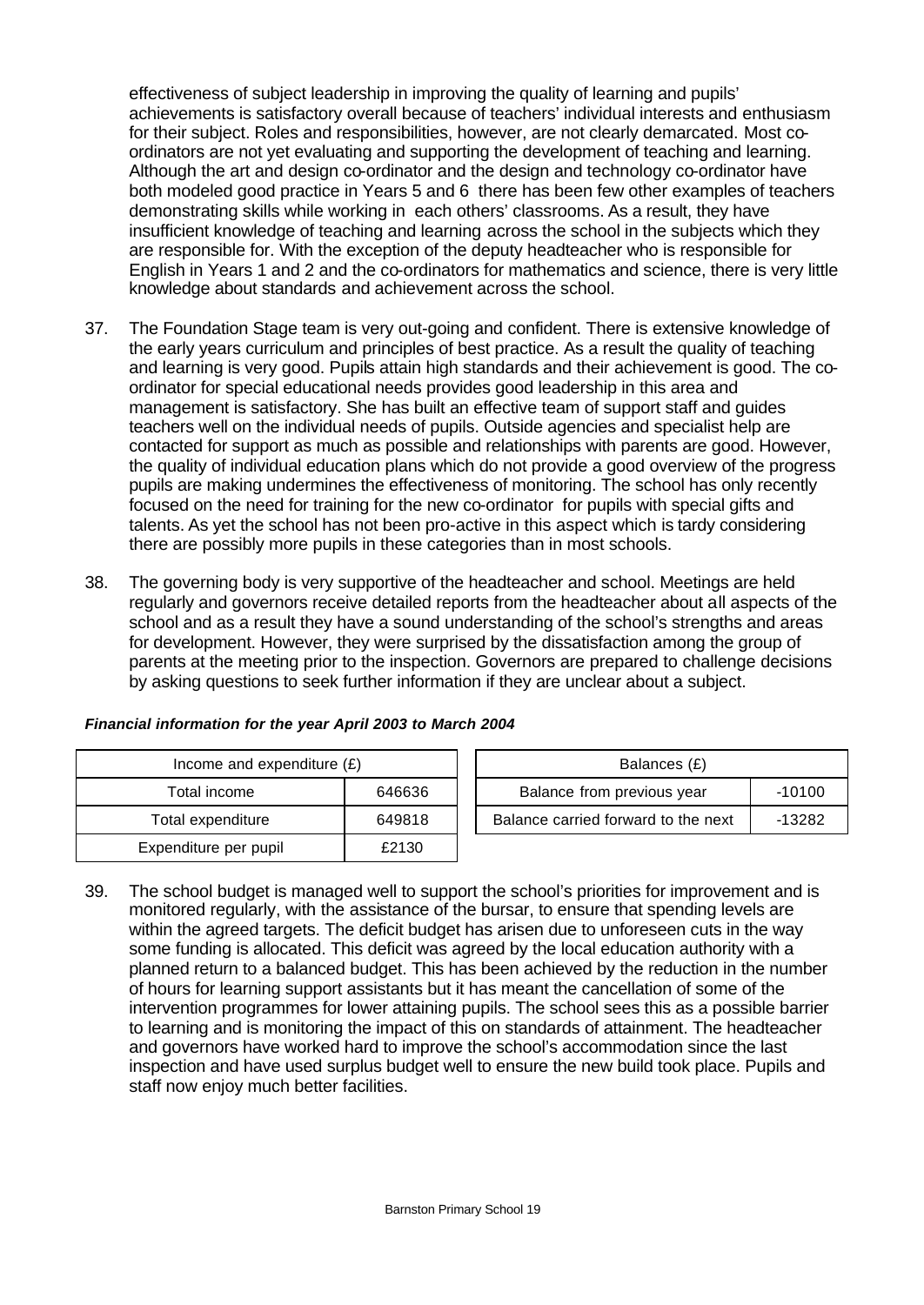# **PART C: THE QUALITY OF EDUCATION IN SUBJECTS AND COURSES**

# **AREAS OF LEARNING IN THE FOUNDATION STAGE**

Provision in the Foundation Stage is very good. This represents an improvement since the last inspection when provision was deemed to be good. The children enter the reception classes in September following their fourth birthday. Initial assessments indicate that on admission the children's attainment is above that expected in all the areas of learning. By the end of the Reception Year, standards are likely to be above those expected in communication, language and literacy and mathematical development and well above in all the other areas of learning. This is a significant achievement and reflects the very good teaching and high level of support the children receive.

## **PERSONAL, SOCIAL AND EMOTIONAL DEVELOPMENT**

Provision in personal, social and emotional development is **very good**.

### **Main strengths and weaknesses**

- The children achieve very well and their attainment is well above the standards expected.
- The children's behaviour and relationships with staff and each other are exemplary.
- High levels of confidence, concentration and independence promote learning well.

## **Commentary**

40. The children achieve very well and attainment is well above the levels expected. There is a high expectation of trying hard, sharing and concentration. The children respond well and make rapid progress because of the very good organisation and exciting learning situations. The children are keen and responsive in all activities provided for them and enter into tasks with great enthusiasm. Teaching is very good. The involvement of staff in all activities ensures the children are managed well and constantly supported to make decisions and choices. Adults provide very good role models so behaviour and relationships are very good and this plays a significant part in children's learning. The children's enjoyment of activities was very evident from their laughter and eager participation. They work together harmoniously and willingly support friends who experience a difficulty, for example, helping to sequence story pictures correctly and joining difficult construction pieces together. There are many good opportunities for the children to work independently and socialise. The children have quickly developed independence because the staff have established routines and systems with which the children are familiar, classrooms are extremely well organised and all resources are easily accessible.

## **COMMUNICATION, LANGUAGE AND LITERACY**

Provision in communication, language and literacy is **very good**.

#### **Main strengths and weaknesses**

- Children achieve well and attainment is above that expected.
- The development of language and literacy is integral to all activities.
- Reading and writing are successfully developed through purposeful tasks.

#### **Commentary**

41. Most children are likely to exceed the expected levels by the end of the Reception Year and achievement is good. Teaching and learning are very good. Preparation for lessons is thorough and very good use is made of resources to bring learning to life. A good example involved children exploring natural and manmade materials and describing their observations,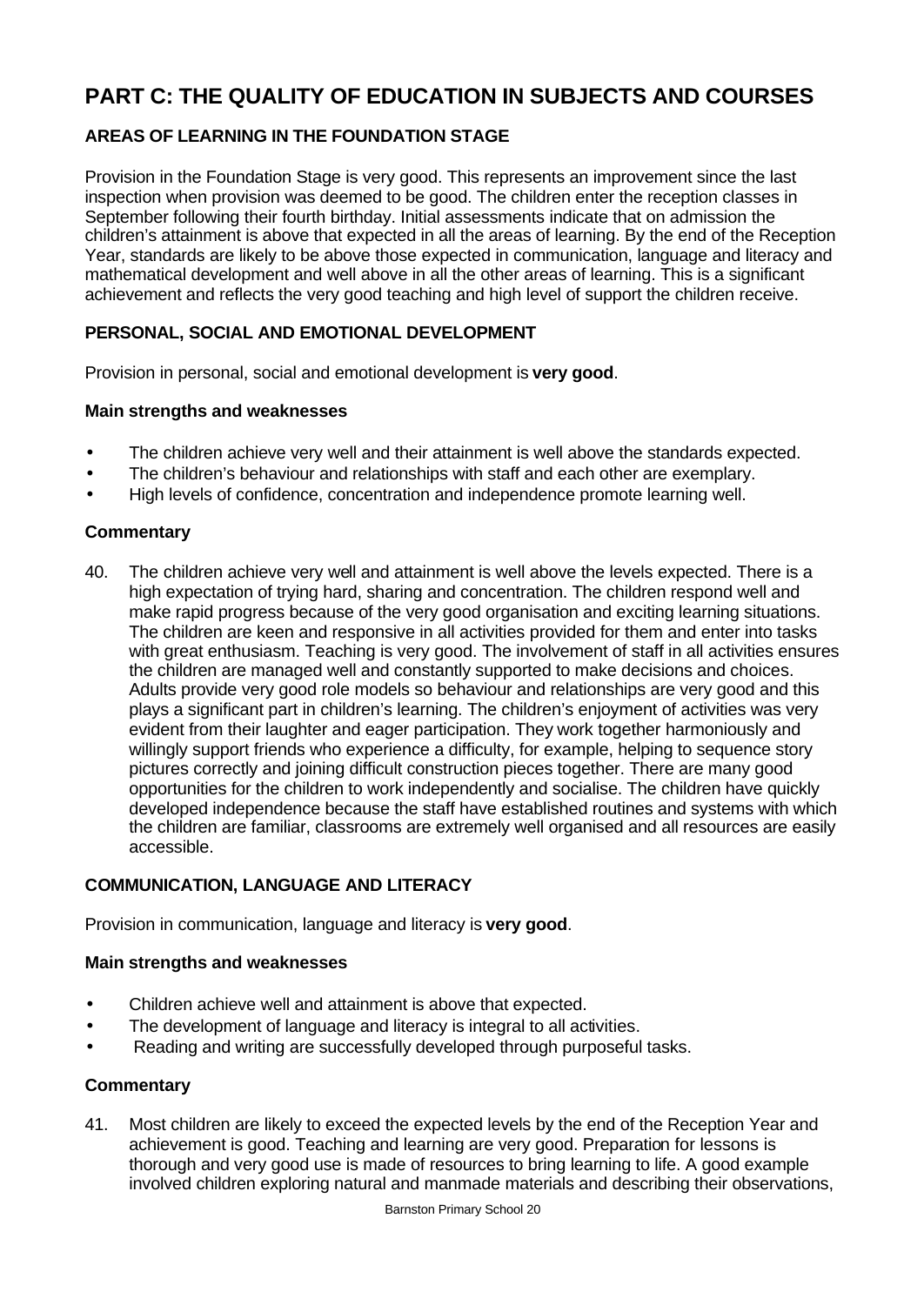prompted by very effective support from the nursery nurse. The range of activities provided is so very interesting that the children want to talk about them to others and this has a significant impact on learning. The children quickly learnt the letter 'c' when they eagerly sorted a wonderful range of interesting objects into sets. The children make very good progress in their confidence to speak when they describe experiences in detail and participate enthusiastically in conversations. The ability of the staff to make stories come alive through excellent story telling has children spellbound and develops an enthusiasm for reading. The children delight in looking at pictures in books and very confidently tell the story in their own words. They benefit from access to a good range of books and regular opportunities to share stories individually with adults. By the end of the Reception Year the children are likely to achieve well in the development of their early writing skills because learning to write is introduced through purposeful tasks, for example recording their findings as they explore and observe materials.

## **MATHEMATICAL DEVELOPMENT**

Provision for mathematics is **very good**.

### **Main strengths and weaknesses**

- Teaching is very good and this results in the children's good achievement.
- Lively, practical activities are well planned and successfully promote learning.
- Practice activities are varied and successfully support the development of early number skills.

### **Commentary**

42. The children achieve well because of the good organisation of mathematics sessions and the effective use of time to ensure children's interest and concentration are sustained. Attainment in mathematical development is likely to improve on the average results last year. Present indications are that children will exceed the expected levels. Teaching is very good, so that children learn at a good rate. Activities are carefully structured and resources are prepared very well to stimulate the children's interest and extend their understanding. In a very good lesson, the children developed their skills in number recognition as they made sandcastles, decorated them with shells and made flags to represent the number of shells on each castle. The children's understanding of calculation is well taught through the effective use of structural apparatus in practical situations. In mathematics sessions the children show high levels of confidence as they work independently in small groups and work hard to complete their activities. The results clearly identify the level of their understanding, for example when the children made sets of play dough objects from given numbers. Early counting skills are well developed through regular lively practice sessions. There is much pleasure as they practise counting and number recognition

## **KNOWLEDGE AND UNDERSTANDING OF THE WORLD**

Provision for knowledge and understanding of the world is **very good**.

#### **Main strengths and weaknesses**

- Teaching is excellent.
- Stimulating activities generate a lively enthusiasm for the world around them.
- Excellent resources promote very good learning.

## **Commentary**

43. The children's attainment in this area of learning is well above average and children achieve very well because teaching is excellent, and stimulating resources ensure that the children's natural curiosity and enthusiasm flourish.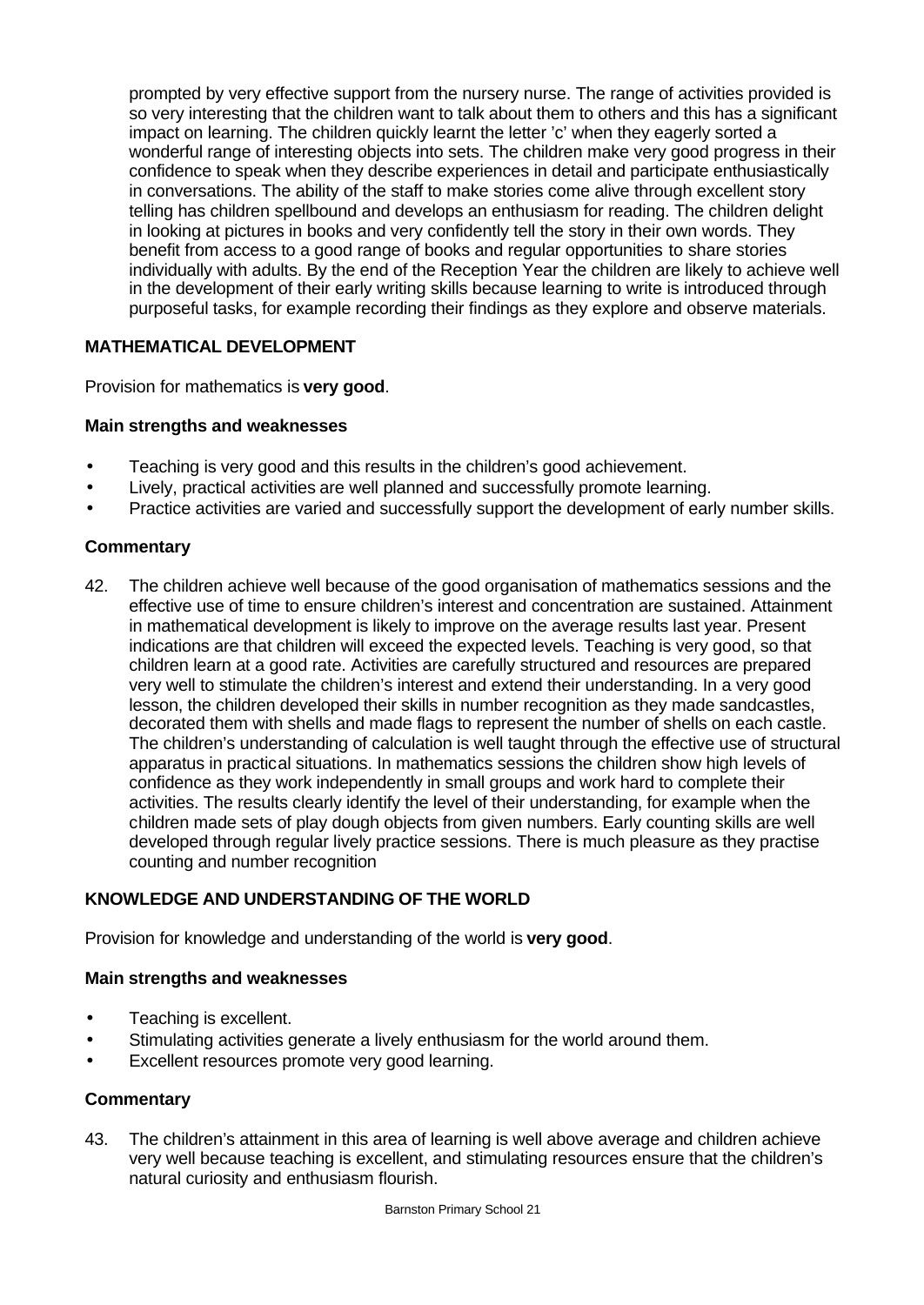#### **Examples of outstanding practice**

**An outstanding example of developing skills through an imaginative activity to totally captivate interest and enthusiasm**: every child was caught up in the excitement of secretly preparing for Bertie Bear's Birthday. Infectious enjoyment and exuberance were evident. Children making birthday cards were encouraged to make choices of materials and design resulting in some very good efforts and a great sense of achievement. Children's understanding of pattern was developed very well as they designed wrapping paper for Bertie's presents. (To keep Bertie happy, one child made him a cup of tea whilst another made sure he couldn't see what they were planning.) A highly industrious group carefully prepared the party food, reflecting their skills in manipulating malleable materials. Food was carefully arranged on plates looking very tempting. There was great joy and excitement in this lesson when every child achieved well because they wanted to make sure Bertie had a great party. Bertie was delighted and so were the children.

#### **Exploring materials and textures through picture making**

In this excellent lesson, the children very successfully developed their knowledge and understanding of texture through opportunities to explore an amazing range of materials to capture children's interest. Exploring peacocks feathers was a wonderful experience and the huge cabbage leaf caused much discussion. The teacher, with great skill, engaged the children's attention at the start of the lesson as she explained the Feely Bag game, linked this to the story *Lucy's Picture* and motivated the children to make their own textured collage. The children were totally enthralled as they chose gold, silver, glittery materials or brightly coloured feathers and with great care created a textured picture. Excellent behaviour was demonstrated as the children responded to the rules to ensure exploring shaving foam was used sensibly as some made patterns, others snow peaks, and used different parts of their hands to make unusual textures and patterns and see how textures could be changed. Children's faces and talk reflected their absolute joy in learning as they explored materials. As a result they made significant gains in their learning. Staff involvement added greatly to the teaching and learning process.

#### **PHYSICAL DEVELOPMENT**

Provision in physical development is **very good**.

#### **Main strengths and weaknesses**

- Children achieve very well and attainment is likely to be well above that expected by the end of the Reception Year.
- Outdoor provision is a daily feature of the programme.
- Children use equipment and tools with high levels of dexterity.

#### **Commentary**

44. The children achieve well because they are very energetic and full of energy and staff ensure there are daily opportunities to develop physical skills. Outdoor provision has improved since the last inspection. The staff have worked hard to develop outdoor activity and improved resources such as large wheeled toys have impacted on children's achievement. Learning is taken forward because of the very good planning for lively outdoor activity. The children want to go outside because they know there are exciting things to do. The presence of staff and their intervention demonstrations increase children's involvement and willingness to improve what they do. The children's manipulative skills develop well because they are provided with a wide range of practical opportunities to use equipment in daily activities. They make good progress because they are taught to use equipment and tools safely and properly. The staff have high expectations of the children, and because the children are encouraged to do things for themselves they learn to use equipment with care and confidence. Their dexterity using drawing instruments is evident in the very high quality of their drawings, for example in pictures sequencing the Humpty Dumpty rhyme. Many children have already developed very good control when using scissors as they cut different types of materials.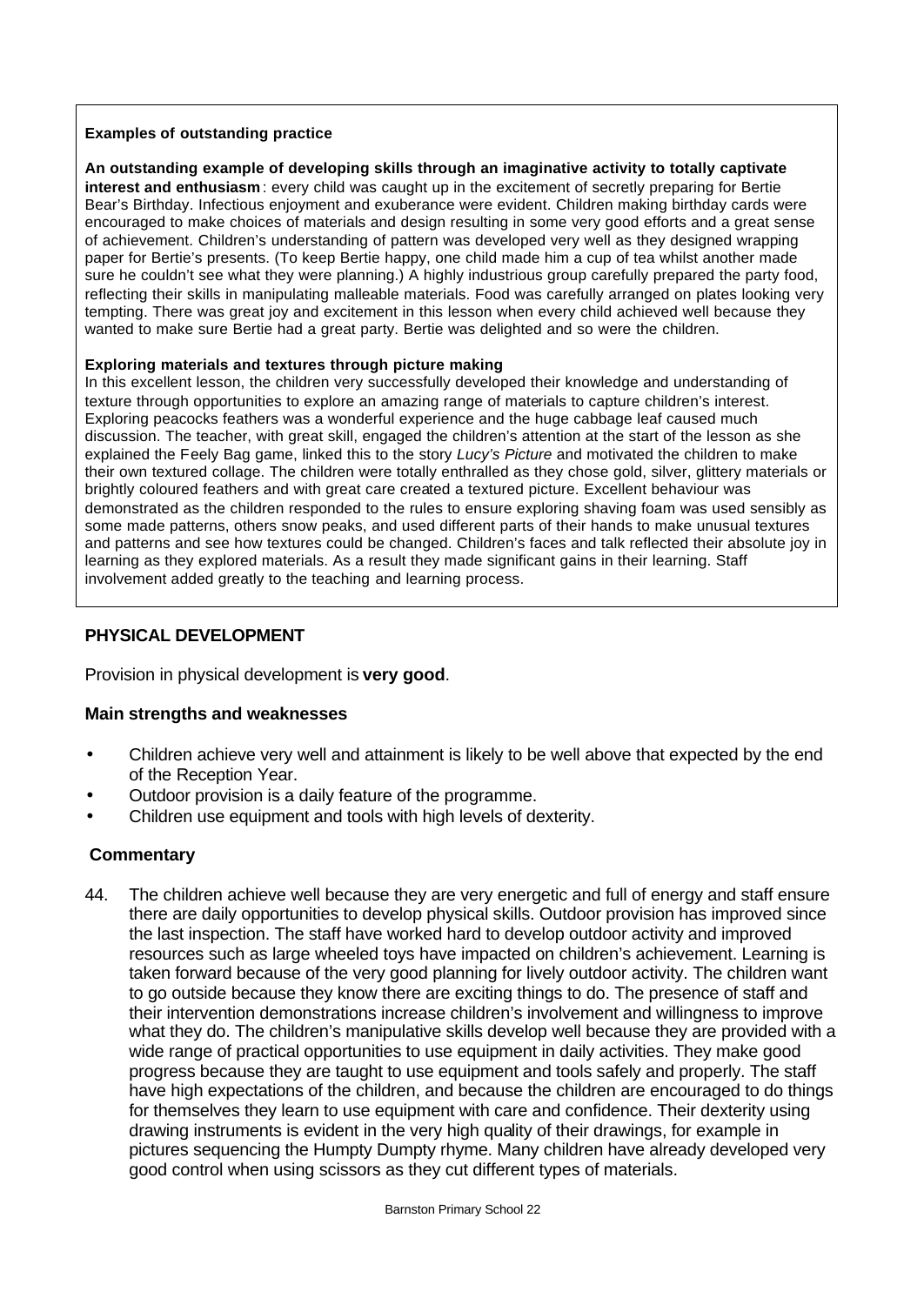#### **CREATIVE DEVELOPMENT**

Provision in creative development is **very good**.

#### **Main strengths and weaknesses**

- Children achieve well and attainment is well above average.
- Children's learning is enhanced through access to a very good range of creative experiences.

#### **Commentary**

45. The staff plan stimulating experiences to ensure the children's creative skills are well developed. As well as sessions focusing on creative activities the children have access to creative work through choice activities. Very good teaching is characterised by working alongside children whilst allowing them to make their own decisions. This is a strength of artwork seen in the individuality of the many examples of children's work on display. The children's drawings and paintings reflect the attention they give to observation, detail, materials and colours. Inviting role-play areas encourage the children to use their skills and experiences in their own way and they do so for sustained periods of time. The staff ensure role-play is challenging by regularly introducing a new focus or different resources. As a result, by the end of the Reception Year the children are likely to attain standards well above those expected.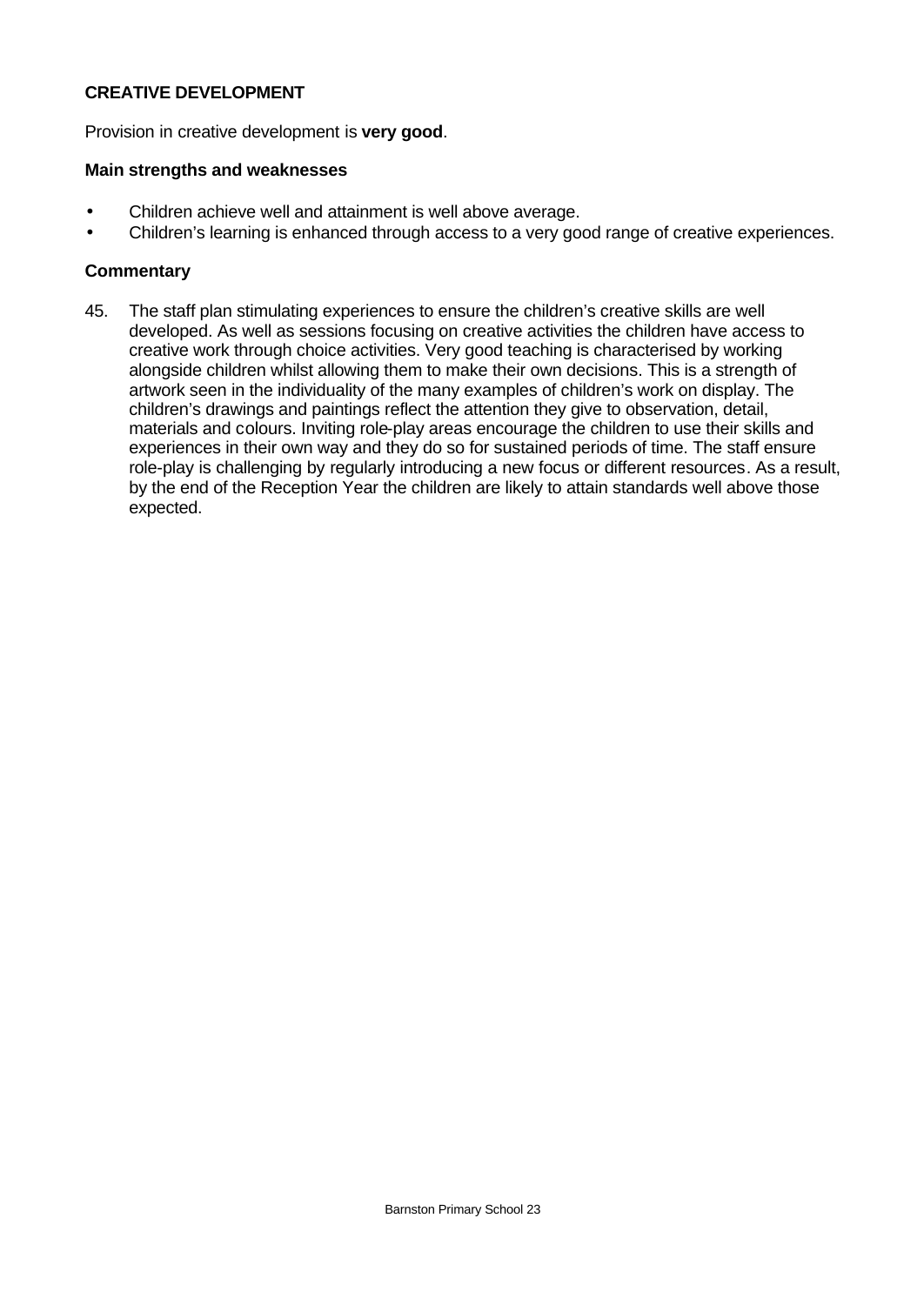## **SUBJECTS IN KEY STAGES 1 AND 2**

## **ENGLISH**

Provision for English is **satisfactory**.

## **Main strengths and weaknesses**

- The school's results in the national tests at the end of 2004 were very high.
- Pupils' standards are well above average.
- Teachers develop the pupils' love of language through poetry, drama and story, but in some classes in Years 3 to 6 exercises to practise grammar predominate.
- The school organises and trains parent volunteers very effectively, who contribute a great deal to children's progress in reading.
- Pupils use their literacy skills well across the curriculum but the school has not yet identified ways in which English can be taught successfully without taking up a significant amount of curricular time.

- 46. Improvement since the last inspections has been good. In 2004 the pupils' performance, at the end of both Years 2 and 6 in the national tests, was very high and in the top 5 per cent in the country. At the end of Year 6, in 2004 all pupils attained the expected level. Current standards are well above average in Years 2 and 6, which is not quite as high but this is likely to be improved by the procedures for boosting pupils' attainment in the spring term which brings many pupils up a level. In the current Year 6, there are more pupils with special educational needs than in 2004, and these pupils are not at present on track to attain the expected level. In Years 1 and 2 pupils' achievement is good. In Years 3 to 6 it is satisfactory as there is a dip in Years 3 and 4 where there is a heavy concentration on teaching grammar through exercises.
- 47. Teachers promote enjoyment in language, literature and books very well. Year 6 pupils described how they were prompted to acquire a book, an extract of which had been read in class. Through poetry, fiction and plays, pupils' vocabulary is extended and their interest in literature and language developed effectively. Visits to the theatre, and their own drama club are very much enjoyed and successfully promote cultural development. In lessons in Years 1 and 2, pupils read their class story and spoke the lines in their improvised play with intonation and expression well beyond expectations for their age.
- 48. On inspection, teaching was satisfactory overall, with one lesson that was unsatisfactory. However, this is not, in the main, a true reflection of the teachers' work in Years 1 and 2. Pupils' written work, including examples of word-processed writing, and their keen attitude to the subject indicate that teaching is generally good. Good strategies for teaching drafting and editing are well embedded and a good lesson on writing a poem in Years 3 and 4 was an example of this. However, the high standards of recent years have been at the cost of a relatively narrow curriculum both in English and in the limited time for other subjects. The school has recognised this and the co-ordinator in Years 1 and 2 has identified ways forward such as the development of a role-play area and more use of a range of teaching styles. In addition some innovative methods such as the use of mind-mapping have been introduced without sufficient evaluation of their appropriateness for age and level of attainment. The coordinator in Years 3 to 6 has a grasp of the need to teach grammar through the writing process, as described in national guidance, but as yet this has not influenced colleagues some of whom teach grammar through exercises divorced from the process of personal writing. Pupils with special educational needs and those who have fallen behind with skills are taught well by classroom assistants in catch-up sessions. However, in lessons when pupils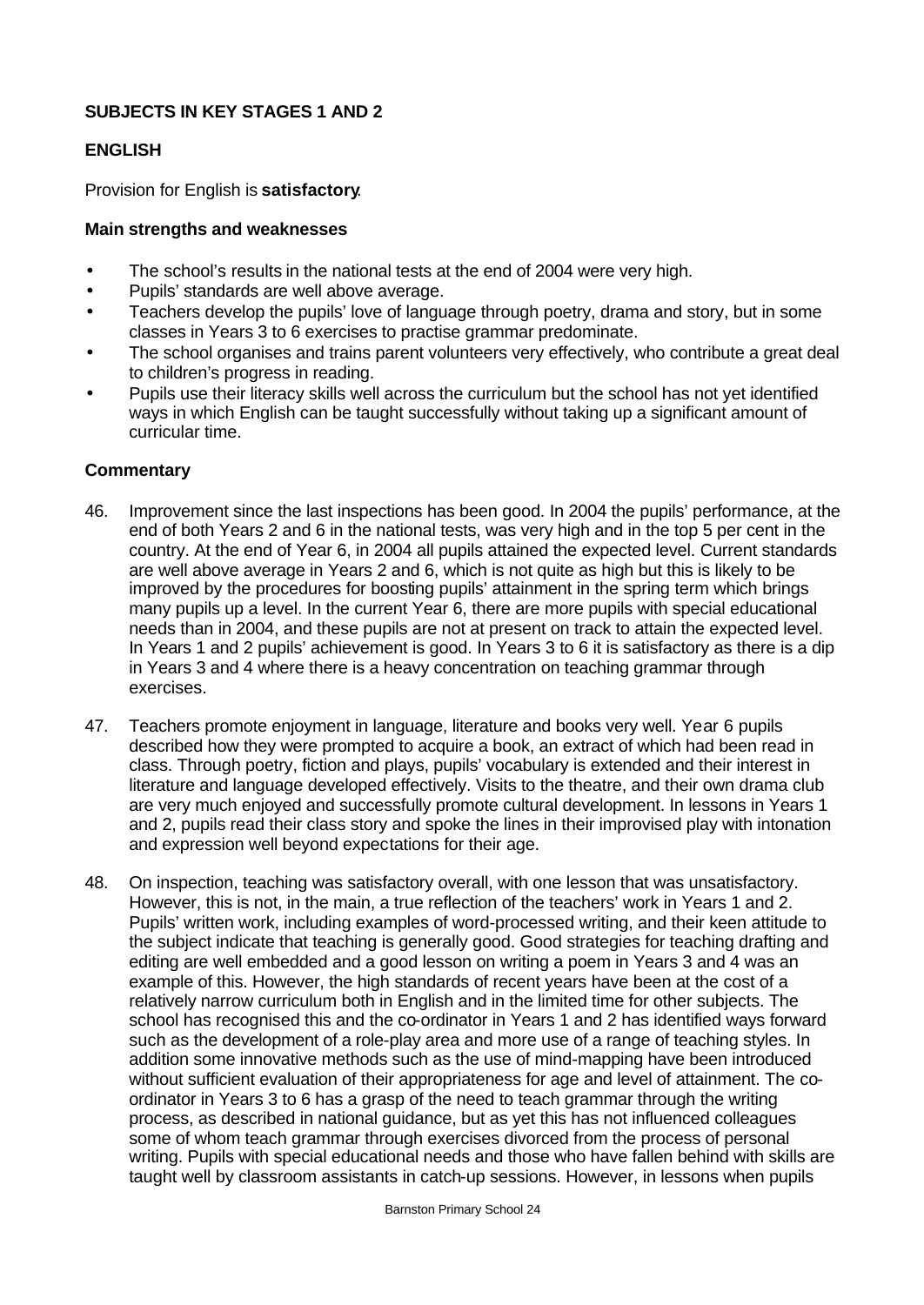struggle, teachers tend to write out sentences for them to copy so that they end up practising handwriting rather than composing their own sentences.

- 49. The school has developed very good relationships with a large group of parent volunteers some of whom are in school every day to hear pupils read. This is very fruitful and effectively supports pupils' reading development. When pupils have not finished their work in class, it is taken home to finish and this provides parents with a good opportunity to support their child's learning. However, some pupils feel that this happens too often and parents of higher attaining pupils feel that their child misses out on homework because they have always finished their work. Currently, the system works well but the school has not fully evaluated its effectiveness, or any issues with regard to inclusion.
- 50. Subject management is satisfactory. Co-ordinators have identified appropriate areas for development and they have action plans to bring this about, but the process of checking the effectiveness of different elements of English teaching through a tight system of monitoring and evaluation is not in place. Inconsistencies in practice are numerous. Most notably, target setting has been introduced but is dealt with in different ways and the quality of marking is very variable from class to class.

#### **Language and literacy across the curriculum**

51. Teachers make good use of pupils' English skills in other subjects. Reading both on the screen and in non-fiction books supports learning in ICT, science and history. Good writing skills enable pupils to develop their projects in history and to present research findings to a high standard. However, in some subjects and areas of school life, such as religious education, design and technology and art and design, opportunities to write are missed. There are few challenges beyond the usual to these pupils who are brimful of ideas.

#### **MATHEMATICS**

The provision for mathematics is **satisfactory**.

#### **Main strengths and weaknesses**

- Pupils of all ages calculate quickly and accurately but many in Years 3 to 6 have difficulty solving mathematical problems.
- The National Strategy for Numeracy is securely in place but is not used thoughtfully enough in Years 3 to 6.
- Pupils are taught effective mental strategies and to decide for themselves how best to use them.
- Pupils learn a good range of number facts and work hard but are often reluctant to innovate at the risk being wrong.
- Teachers do not provide pupils with sufficient understanding of their own learning.

- 52. In the 2004 national tests for pupils at the end of Years 2 and 6, pupils performed at a level well above the national average, although results are not as high as they are in English. Standards are currently above the national average in Years 2 and 6. In Years 1 and 2, pupils' achievements are good and in Years 3 to 6 they are satisfactory. This is a slightly lower evaluation than the national test results would indicate because it takes into account the full range of skills and abilities the National Curriculum requires pupils to learn.
- 53. Pupils of all ages acquire good computational skills which enable them to add, subtract, multiply and divide progressively larger and more complex numbers with accuracy and dexterity. The speed at which they make standard calculations is extremely high, aided in no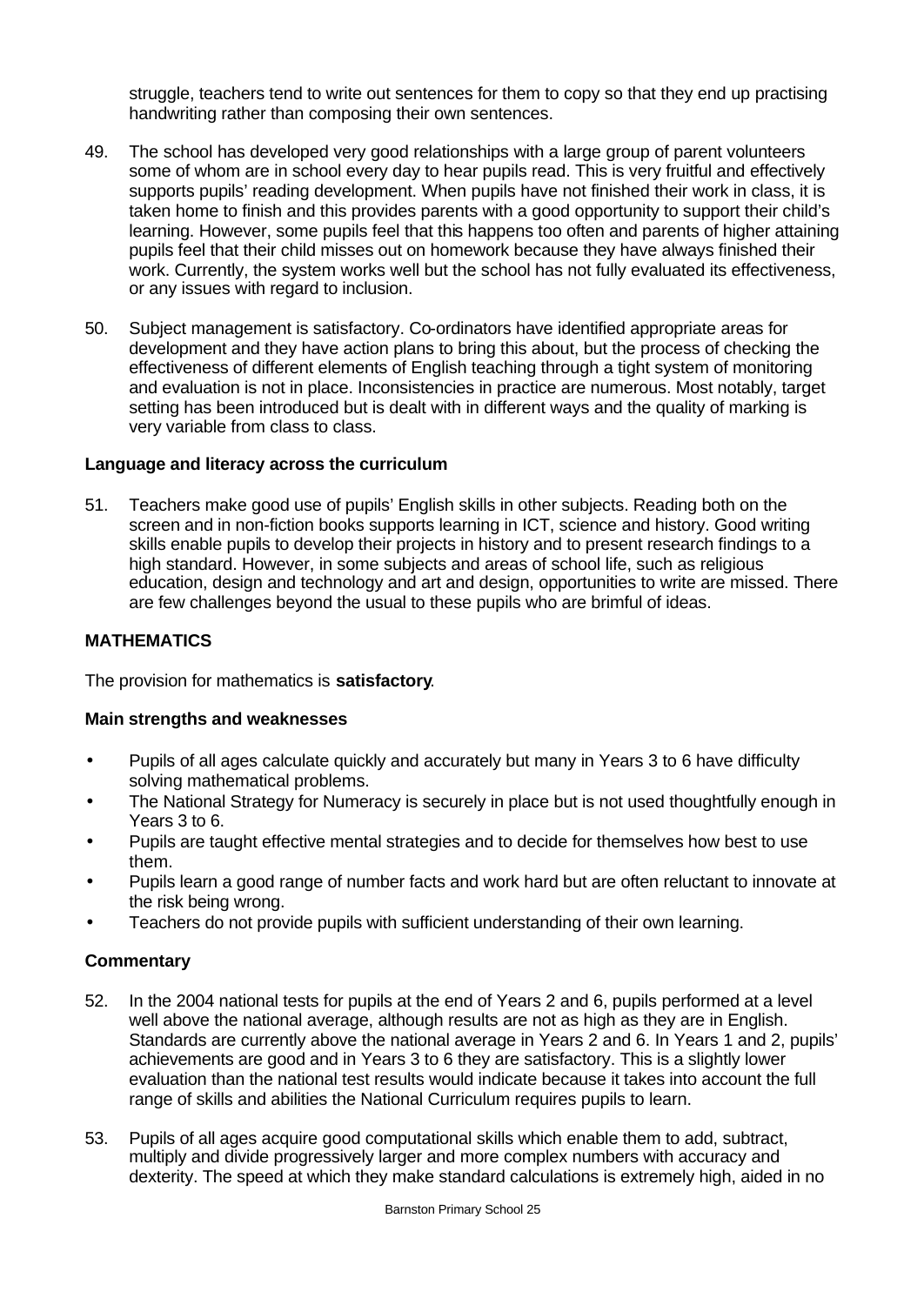small part by pupils' ability to retain and recall a wide range of number facts and to manipulate numbers mentally. Most pupils retain what they are taught very well and from an early age are able to apply alternative strategies when making calculations. As they grow older pupils become selective in the methods they employ, picking those that work best for them. It is the effective utilisation of these computation skills and the knowledge they have built up that enables pupils to attain well in test situations.

- 54. Pupils' ability to solve mathematical problems is much weaker. When a question is framed in such a way that pupils have to apply what they have learned and to answer it in context, many quickly lose confidence and seek help rather than utilising what they know to find a solution for themselves. Pupils are not taught problem-solving strategies and techniques well enough. Although most pupils are competent mathematicians the school has a small number of lower attaining pupils who find fact retention and number relationships difficult to grasp. These pupils receive appropriate support and make satisfactory progress.
- 55. There has been satisfactory improvement in the subject since the last inspection. The National Strategy for Numeracy has been used constructively to guide development in the subject. However, the school has yet to consider in detail how the strategy can and should be adapted to ensure that the curriculum fully matches the learning needs of all the pupils. In some lessons, particularly in Years 3 to 6, the work given to pupils is determined by their age rather than their attainment, with, in effect, each year group within the class having its own lesson. When this happens opportunities to challenge higher attaining pupils and to consolidate and support the learning of lower attainers are too often missed.
- 56. Overall the quality of teaching and learning is satisfactory in Years 1 to 6, with the better organisation in Year 1 and 2 producing a higher proportion of good lessons. Teachers expect pupils to work hard and pupils respond by applying themselves well to the tasks they are set. The amount of work produced is impressive but generally contains too little of pupils' own ideas and decisions. Many pupils are extremely reluctant to experiment and are only happy when they arrive at the 'right answer'. At the outset of most lessons, teachers make pupils aware of what they expect them to learn. Too often they fail to revisit these objectives either during or at the end of a lesson, and it is not made clear to pupils whether they have succeeded in their learning.
- 57. Subject management is satisfactory. Monitoring and evaluation procedures provide the lead co-ordinator with a broad picture of the subject's strengths and enable areas for whole-school development to be correctly identified. They do not, however, provide sufficient detail of the quality of teaching and learning in each classroom. This makes it difficult for the co-ordinator to act proactively in support of colleagues.

#### **Mathematics across the curriculum**

58. Teachers make satisfactory use of the opportunities other subjects present to extend pupils' learning in mathematics. In science, for example, pupils regularly collect, present and evaluate numerical data as an integral part of an investigation. There is some use of ICT to aid pupils' learning, particularly of data handling, but the links are limited and not as well developed as in some of the other subjects.

## **SCIENCE**

The provision for science is **satisfactory**.

## **Main strengths and weaknesses**

• Pupils' knowledge and understanding are very good but their enquiry skills are underdeveloped.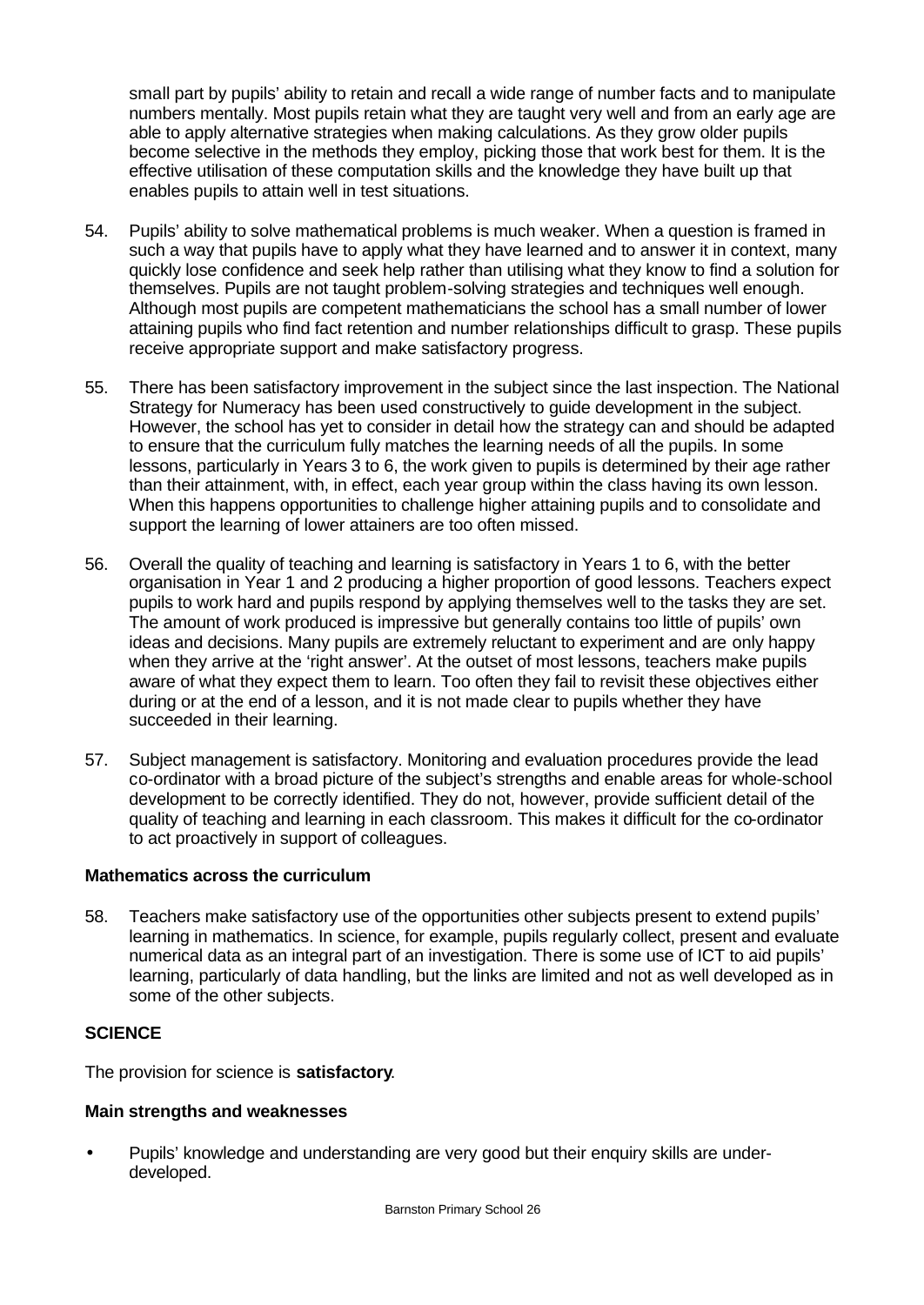- Year 6 pupils perform very well in the national tests.
- The teaching of enquiry skills is inconsistent and the curriculum does not provide sufficient continuity of learning in this aspect of science.
- The monitoring by subject managers does not provide a sufficiently clear picture of what is needed to improve.
- Pupils have well-developed thinking skills and apply them well when evaluating scientific information.

### **Commentary**

- 59. There has been satisfactory improvement in the subject since the last inspection. Although test results dipped in the early part of this period they have risen significantly in the last two years and many of the positive aspects reported at the time have been maintained. In national tests for 2004 for Year 6, pupils performed well above the national average. Two thirds of pupils attained results that were above national expectations for their age and almost all others attained the expected level.
- 60. Although test results are high, when all aspects of pupils' attainment are taken into account standards are above the national average rather than well above in both Year 2 and Year 6 and pupils' achievements are satisfactory. Pupils' knowledge and understanding of key scientific ideas are very good. Many have a grasp of cause and effect that is well above average for their age and from as early as Years 1and 2 they are beginning to make links between what happens and why. By Year 6 pupils are able to evaluate and rationalise quite complex data and draw well-informed conclusions from it. It is this knowledge and understanding which enable pupils to perform well in the national tests.
- 61. It is quite surprising then to find a significant area of weakness which detracts from pupils' overall achievement. This lies in the area of investigation planning. Most Year 6 pupils understand the principles of scientific experimentation and are able to carry out an investigation correctly. Few, however, can plan the investigation for themselves and are heavily reliant on the teacher for the method they should use and the decisions they need to make.
- 62. The school has recognised that there is a problem and teachers are trying to make up for the shortcomings of the past. However, there is an inconsistency in the quality of the teaching of this element of the science curriculum, with some teachers showing good understanding of how to promote pupils' planning skills but others struggling to involve pupils fully and to spark their interest in getting involved. Overall the teaching and learning are satisfactory, with good promotion of scientific knowledge but unsatisfactory delivery of enquiry skills. Currently pupils are taught individual skills which they apply well in limited contexts but they are not being provided with sufficient well-planned opportunities to become truly independent investigators and to attain standards in science enquiry that they attain in other aspects of the subject.
- 63. Subject management is satisfactory. Responsibility is shared by two members of staff. While this provides regular information from all age groups and enables a current overview to be maintained, it also means that no one person has a complete and detailed picture of what is happening in the subject throughout the school. This makes the taking of focused decisions to bring about improvement more difficult to make. The school is aware that there is a weakness in the teaching and learning of investigation planning skills but is not totally clear about exactly what needs to be done to raise standards of achievement in this aspect.

#### **INFORMATION AND COMMUNICATION TECHNOLOGY**

The provision for information and communication technology (ICT) is **good**.

#### **Main strengths and weaknesses**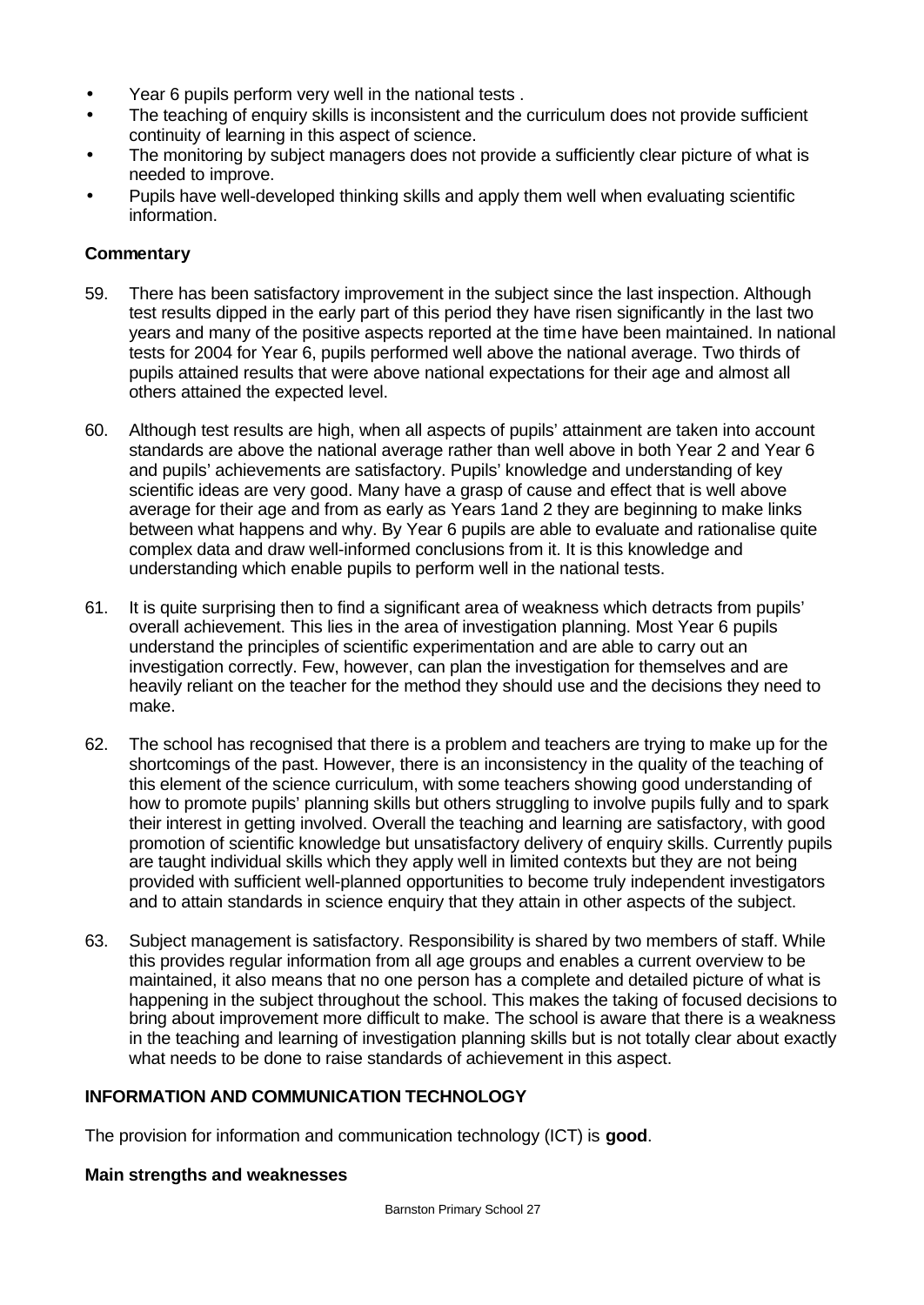- Pupils of all ages are highly motivated and achieve well.
- Many pupils make very good use of the opportunities they have at home to extend their learning.
- Key skills are taught effectively but assessment does not provide a clear enough picture of the skills pupils are developing.
- The curriculum is broad and linked well to other subjects.

# **Commentary**

- 64. There has been good improvement in the subject since the last inspection. Pupils receive a much better range of opportunities to learn and as a result develop a wider range of knowledge and skills. Key skills are taught systematically and this element of the key issue from the last report has been thoroughly addressed. Assessment procedures have also improved but are generally too broad and do not provide the detailed information teachers require. Pupils' attainment is evaluated at the end of each unit of work. This presents an overall picture of the gains pupils have made over the period but does not provide for the dayto-day assessment of pupils' skills development. Consequently teachers have difficulty evaluating the progress individuals are making lesson by lesson, leaving them short of information when planning activities to meet the needs of pupils of differing levels of attainment.
- 65. Standards are currently above national expectations in both Year 2 and Year 6, and across the school as a whole pupils' achievements are good. The teaching is satisfactory overall and where teachers' knowledge is particularly strong the teaching is good. Key skills are taught competently and pupils learn at a fast pace. They show a high level of enthusiasm for the subject and are keen to learn. Many pupils have grown up with a wide range of modern technology and are confident in its use. While being taught the use a digital video camera Year 1/2 pupils demonstrate clear understanding of what is needed to make a visual record. A high proportion of pupils readily and voluntarily continue what they have learned in lessons on the equipment they have at home. They arrive at subsequent lessons having secured their understanding and ready and eager for more. This makes a significant contribution to their achievement and to the continuity of learning.
- 66. Subject management is satisfactory. The most experienced of the three co-ordinators has successfully led the development of ICT over a number of years and provides effective support and guidance for colleagues. Exactly who is responsible for monitoring and evaluating the subject across the whole school is unclear and therefore no one has a detailed understanding of the progress pupils are making year on year or of the quality of teaching and learning in all of the classes. Co-ordinators have sufficient overview to make broad-based decisions for the subject's development but not the detailed information to intervene strategically at points of weakness.

## **Information and communication technology across the curriculum**

67. The use of ICT in other subjects is good. Teachers give careful consideration to the use of ICT so that its use in subjects such as history enhances the learning in both subjects. For example, Year 6 pupils' understanding of the moral and social implications of the Jarrow March was much enhanced as they constructed a multi-media presentation about the event. Pupils are encouraged to draft and redraft their written work on the computer and to access a wide range of information via the Internet and library programs. Older pupils are taught the use of monitoring equipment to aid their data collection in science. There is some use of ICT in combination with mathematics but these links are not as well developed as in some other subjects.

## **HUMANITIES**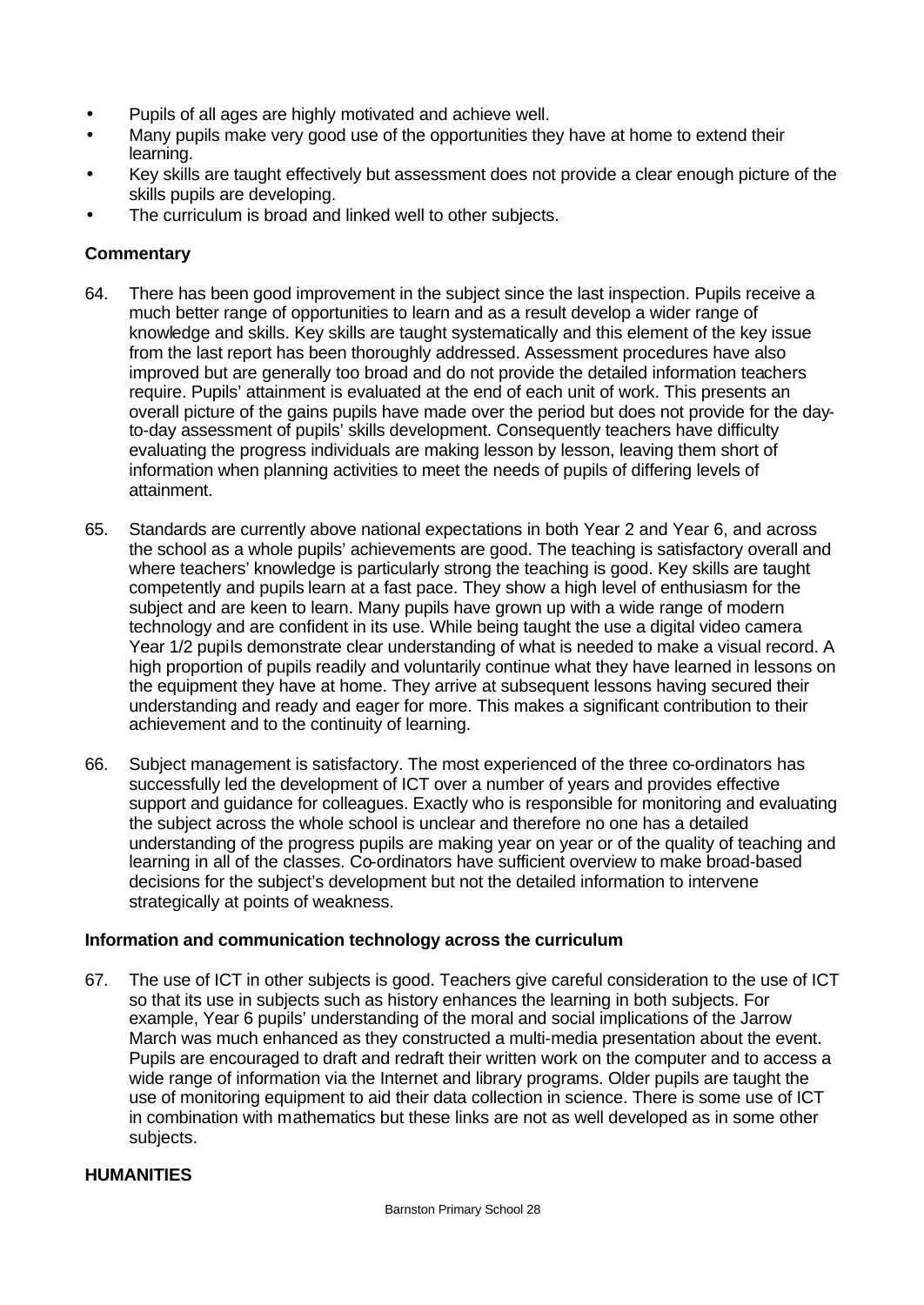- 68. In religious education, two lessons were observed, one in Years 1 and 2 and one in Years 3 and 4. Pupils' work was examined and discussions held with pupils and the subject coordinator. No lessons were seen in history or geography but work was examined and discussions were held with pupils on history. It is not possible to make secure judgements about overall provision in these two subjects.
- 69. There is every indication, from pupils' work and discussion with pupils, that standards in history in Year 6 are as expected for pupils of this age. Pupils' work from Years 3 to 6 indicates that they have gained key knowledge about life in the different historical periods that they have studied during their topics. Some of the work is at a standard above expectations but this was not fully backed up by discussions with pupils. Although they are very aware of the ease of access to information through the Internet, and to a lesser extent through nonfiction books, they needed prompting to identify other key sources of information about the past and they found it difficult to comment about the reliability of those sources. Each class has a well-presented time line and pupils know how to use this, which has helped the development of their understanding of the time frame for different historical periods. Throughout the school high quality displays promote and develop interest in history. However, the limited time for the subject means that knowledge and skills are sometimes forgotten between topics. Teachers make good use of historical events to develop pupils' skills in writing. Some of the pupils' written work shows empathy and understanding of the lives of others and indicates standards well above average in writing. No judgement was made on standards in Year 2 because it was not chosen as a focus for the inspection.
- 70. Planning in both history and **geography** follows national guidance but it would appear that geography is not given an equal emphasis as topics occur only twice in a year. Although there are some good displays celebrating art and life in different parts of the world, few displays focus on geographical knowledge. There is a good emphasis on using the local environment for study when fieldwork skills are developed through the use of such things as Ordnance Survey maps. A very good piece of work in Year 6 estimating the area of shade around a tree canopy combined careful measurement using mathematical skills and good recording of results. There was, however, insufficient work to make a judgement about standards at the end of Year 2 and Year 6.

## **Religious education**

Provision in religious education is **satisfactory**.

## **Main strengths and weaknesses**

- Teaching develops pupils' awareness of moral and spiritual issues.
- Visits to places of worship and visitors into school are used effectively to develop learning.
- In Years 5 and 6, pupils' written work is not of the same standard as their work in other subjects.
- The school has no means of assessing pupils' knowledge and understanding.

- 71. Overall improvement since the previous inspection is satisfactory. The school was asked to improve standards in religious education by providing more opportunities for pupils to deepen their knowledge and understanding. This has been remedied to a satisfactory level, although it is not reflected in written work in Years 5 and 6.
- 72. In a very good lesson in Years 1 and 2, the teacher skillfully led the pupils to identify what characterises good friendship, using an example of Jesus and his disciples from a New Testament story. Pupils were encouraged to put forward their ideas and their opinions were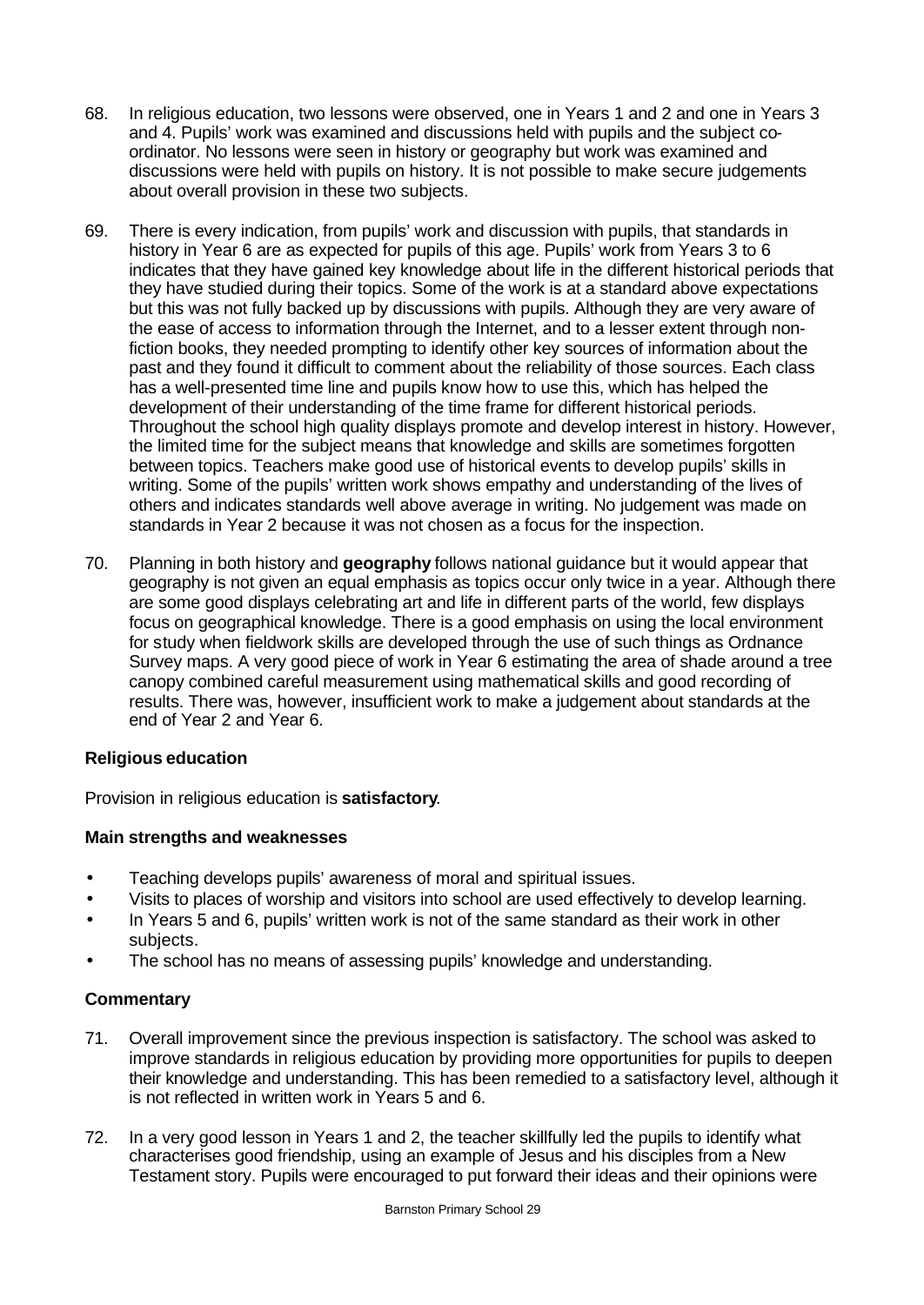valued. The session laid a good foundation for understanding the importance of respecting others' views and beliefs and deepened their understanding of the word 'friendship'.

- 73. In a satisfactory lesson in Years 3 and 4, the teacher planned to develop the pupils' understanding of the difficulties faced by early Christians in Britain through a focus on the life of St Augustine. This lesson was not fully successful because the objective was not clearly pursued through the teacher's explanations, questioning and tasks. Nevertheless, the level of pupils' interest and discussion for part of the time was good. They tried hard to imagine the different world the teacher was describing and to empathise with the saint. The task, however, did not extend or draw upon the pupils' emerging ideas. Much of the work in Year 5 and 6 folders indicated a similar mismatch. Pupils in this year group said they liked religious education lessons because they gave them an opportunity to discuss important issues and to understand other people more fully. This was a very encouraging response and was further amplified when the pupils highlighted some of the similarities and differences between world religions. However, their written work was not of the same calibre, relying on explanations and lists of such things as historical beginnings, religious customs, festivals and buildings.
- 74. There is satisfactory subject management. The co-ordinator has promoted the use of visits and visitors well and these are recalled by pupils as very positive experiences and ones which have helped them to a greater understanding of, for instance, the life of a monk. The coordinator has an overview of the curriculum based on the locally agreed syllabus. However, without even a simple system of assessment in place, the subject co-ordinator has no means of checking the standards throughout the school and has not effectively reviewed the quality of pupils' work.

### **CREATIVE, AESTHETIC, PRACTICAL AND PHYSICAL SUBJECTS**

- 75. Only two lessons were seen in each of art and design and music and three lessons in physical education. No lessons were seen in design and technology. It is not therefore possible to make a judgement about provision. In addition to lesson observations, discussions were held with co-ordinators and pupils about their work and some previous recorded work was looked at.
- 76. In the **art and design** lessons seen in Years 1and 2 and Years 5 and 6, pupils' attainment was as expected for their age. In a good lesson in Years 1 and 2, pupils were encouraged by staff to concentrate and look carefully for details, which resulted in improvement in their work. They were given a good insight into the way a well-known artist used colour in his work which they then interpreted well in their own pictures. Year 5 and 6 pupils produced some good Art Deco plate designs because they utilised the information on the style which was discussed in previous lessons. Pupils have very positive attitudes to the subject and have confidence in their own ability and willingly respond to new challenges. They make good progress in lessons but because time for the subject is short, they do not build on skills year on year sufficiently to attain a standard above that expected. The curriculum is enriched by a visiting artist during Aesthetic Week who introduced art activities through the theme of 'Journeys', inspired by a visit to Tibet. The work on display is of an above average standard.
- 77. Two lessons in **music** were seen in Years 3 to 6. Although standards in these lessons were as expected for pupils of this age, the quality of singing led by the co-ordinator was above average. The skill and enthusiasm of the teaching were passed on to the pupils. Pupils sang well, and were able to vary tempo and volume to change the mood of the music as they sang 'Protest Songs'. In a satisfactory lesson, some pupils showed less interest and some negative attitudes and immature behaviour slowed the pace of the lesson. Pupils' ability to play instruments was inhibited by their lack of skill in using beaters. The school places a high emphasis on performance, and parents consider the school's productions to be of a high standard.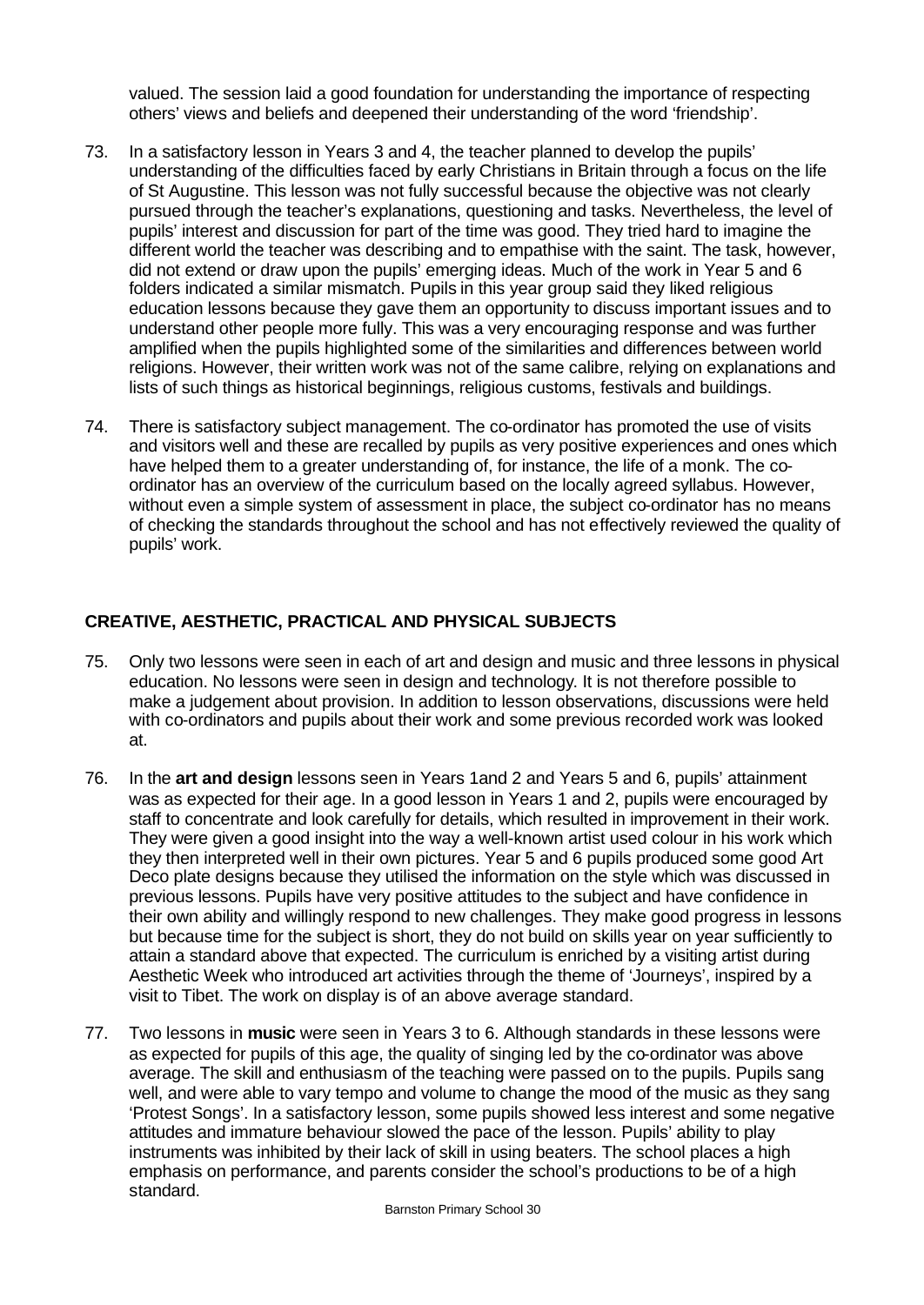- 78. No lessons were seen in **design technology** as the subject was not timetabled for this half term. In Years 1 and 2, pupils' design books and photographs indicate that pupils experience a range of materials and techniques and understand the reasons for design. Their work is of an average standard. Pupils in Year 6 could recall some previous work but it was evident they had a limited understanding of the subject, particularly the design aspect. When they explained how they had designed a new drink the system they used was trial and error rather than design. Standards are likely to be below those expected. The subject has not had a high focus and there is some lack of confidence in teaching the subject. However, the co-ordinator is now well prepared to lead improvements.
- 79. In the three **physical education** lessons seen, standards were as expected for pupils of this age in games skills. In a good outdoor games lesson, direct teaching and a well-prepared lesson led to pupils in Years 5 and 6 achieving well in their skills of passing balls. In two lessons with pupils from Years 3 and 4 and 1 and 2, pupils worked hard to control passing balls and their skills improved through practice. However, on both occasions the pace of learning slowed down by over exuberant-behaviour because the teachers had to stop the lesson several times to calm the pupils down. The curriculum for physical education benefits from a very good range of extra-curricular activities, which are well attended. Pupils in Years 5 and 6 further develop their physical skills when they attend an adventure week at Manor Hall. Sports activities include canoeing, climbing, abseiling and orienteering. Leadership and management of the subjects are satisfactory. In all these subjects, the co-ordinators are knowledgeable and enthusiastic. Their ability to judge standards and teaching is inhibited by the lack of opportunity for systematic monitoring and evaluation.

## **PERSONAL, SOCIAL AND HEALTH EDUCATION AND CITIZENSHIP**

80. No full lessons were seen on inspection so no judgement can be made on the quality of provision. The co-ordinator is enthusiastic and has good plans for developing this subject, some of which are already effective. One lesson on science was seen in Years 1 and 2 where personal development was included with pupils gaining in their understanding of how to work together as a group. Teachers' planning indicates that the subject is fully addressed. The requirements regarding the teaching of the misuse of drugs, and sex and relationship education, are taught within science lessons. Half-hour discussion sessions each week provide times for a focus on personal, social and moral issues. Other aspects of the subject are included in other curriculum areas; for instance, there is a good focus in physical education on the need for exercise and a healthy diet. The organisation and work of the school council are understood by pupils and it has been an effective means for pupils to make their views known. The co-ordinator for this area has raised awareness of health through participating in the national Healthy Schools project. The school has been successful in the first phase of this project and is planning to continue further. Other initiatives such as the 'Magic Monday' assemblies and whole-school displays that celebrate personal achievements, especially promoting caring for others, have good potential.